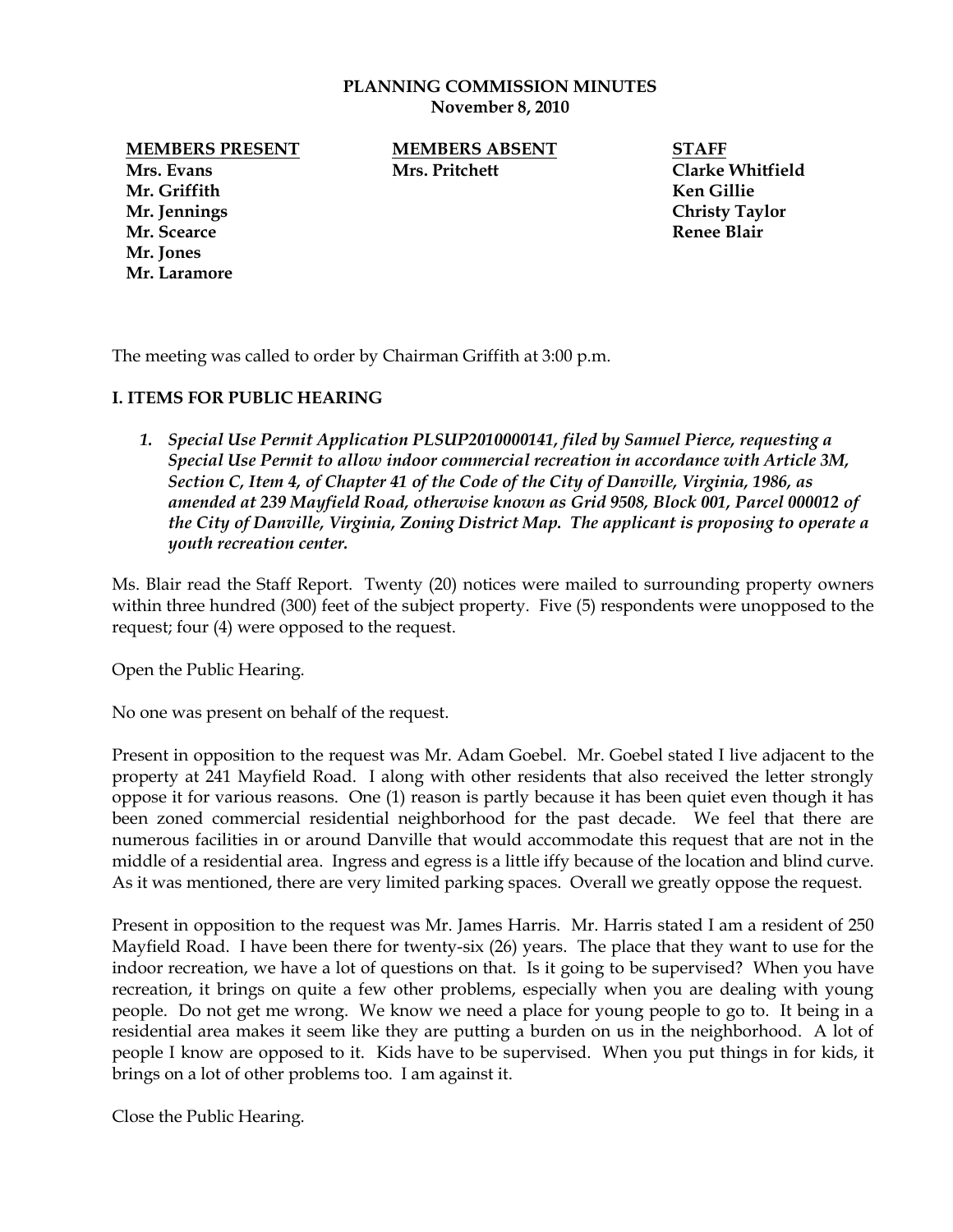Mr. Jones asked did Mr. Pierce talk about any age groups and what level he would be trying to get to come to this facility?

Mr. Gillie responded he discussed the younger age groups, teenagers, and other things like that. He did not specify who would be going there.

Mr. Jones asked was there not a sprinkler system there? Would he have to install one?

Mr. Gillie responded yes, he would need to modify the building to meet current Code. The building was constructed in the late 60's, early 70's, and at that time the Code was different. There would have to be modifications.

**Mr. Scearce made a motion to recommend denial of Special Use Permit Application PLSUP2010000141 based on Staff's recommendations and the fact that no one was present on behalf of the request. Mr. Jones seconded the motion. The motion was approved by a 6-0 vote.** 

*2. Special Use Permit Application PLSUP2010000148, filed by William Meyer, requesting a Special Use Permit to allow a veterinary clinic in accordance with Article 3N: Section C, Item 20, of Chapter 41 of the Code of the City of Danville, Virginia, 1986, as amended at 211 Nor Dan Drive, Suite 1020, otherwise known as Grid 1808, Block 004, Parcel 000077 of the City of Danville, Virginia, Zoning District Map. The applicant is proposing to operate a retail pet store offering grooming, training and veterinarian services.* 

Ms. Blair read the Staff Report. Seventy-three (73) notices were mailed to surrounding property owners within three hundred (300) feet of the subject property. Twenty-one (21) respondents were unopposed to the request; Three (3) were opposed to the request.

Open the Public Hearing.

Present on behalf of the request was Mr. William Meyer, owner of World of Pets. Mr. Meyer stated World of Pets is the only locally owned and operated pet store in the Danville, Virginia area. In October of 1993, we opened with twenty-one hundred (2100) square feet. In 2001, we expanded to the next door space, and became thirty-six hundred (3600) square feet. Our goal from day one (1) had always been to have a grooming facility in our pet store; but we always did not have space. When we expanded to thirty-six hundred (3600) square feet, once again retail space took up what we could have used for that unfortunately. We are now moving into Danville from Market Square shopping center, and we will be expanding to eighty-five hundred (8500) square feet. The extra space will not only allow us to increase our retail space, it will also allow us to offer grooming, pet training, and veterinarian services. Our main thought on veterinarian services is this: we would like to have an exotic animal veterinarian, someone that specializes in reptiles, birds, and small animals such as ferrets, rabbits, guinea pigs, etc. For the most part, there really is no veterinarian in the Danville/Pittsylvania County area that specializes in that. I mean they try, and for the most part they call me for my advice. The nearest veterinarian to do anything with exotics is in Raleigh or Greensboro, North Carolina. We are hoping to get someone that specializes in that particular area. I have been a Danville native all of my life, almost fifty (50) years. Even though we are in the County right now, we are coming to the City. I look forward for the World of Pets and the City of Danville to have a long, good working, positive relationship hopefully for at least another seventeen (17) years. If there are any questions, I would be happy to answer them.

Mr. Jennings asked have you ever had breeding at any of your other stores?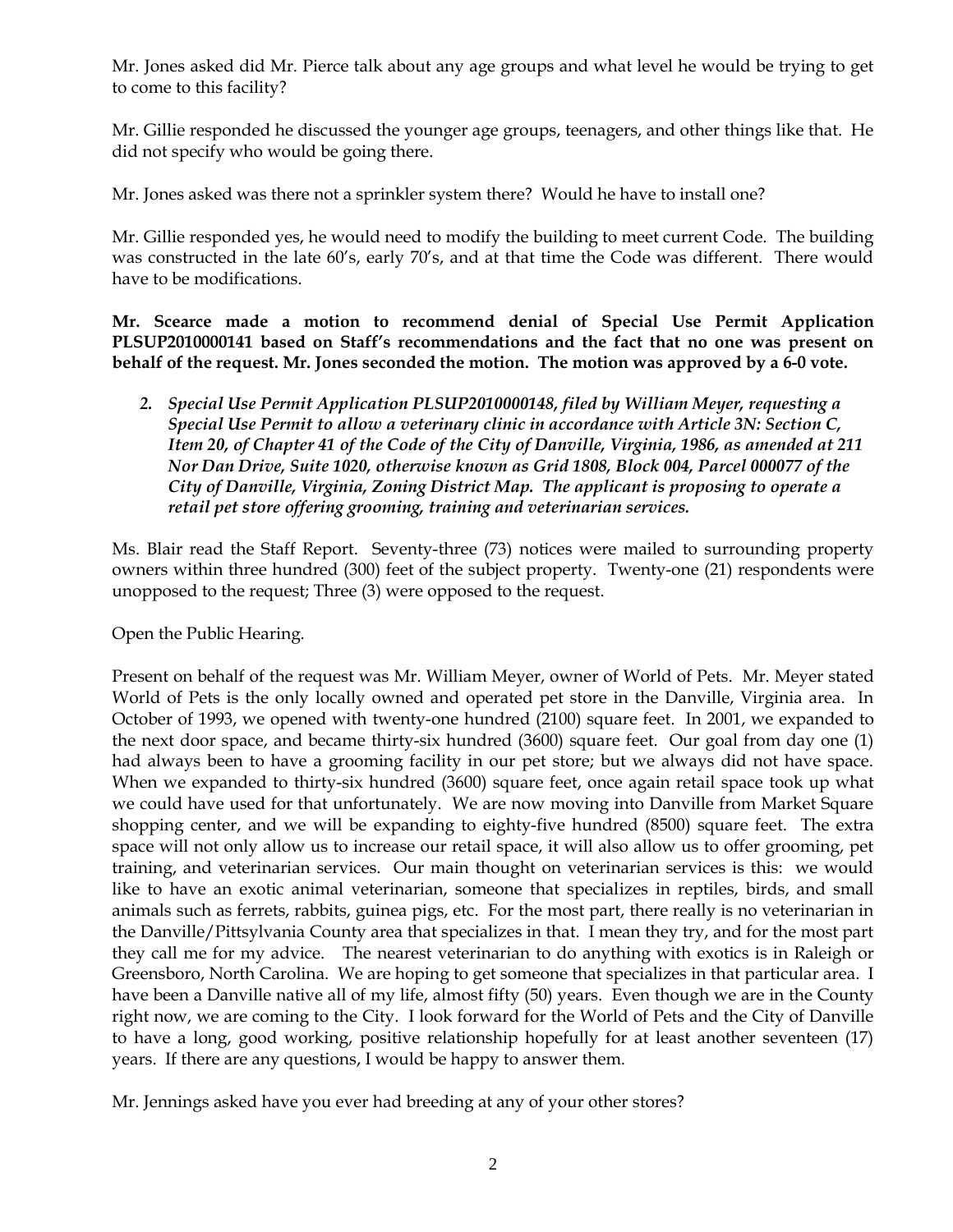Mr. Meyer responded no, we will not have pet breeding nor do we plan to have pet breeding. There will not be any outside activity, like training. Everything will be conducted inside the building itself.

Mr. Jennings asked is it a veterinarian, not a training center?

Mr. Meyer responded basic pet training is like puppy socialization classes, and obedience classes. We have a large enough square footage that it will all happen inside the store itself. There will be no activities outside. We never have, nor do we have any intention on breeding animals.

Mr. Griffith asked would there be any overnight boarding?

Mr. Meyer responded no.

Mr. Jones asked no doggie daycare?

Mr. Meyer responded no.

Mr. Jones asked daycare only?

Mr. Meyer responded they will bring their dog in the morning to be groomed and they are expected on their way home from work to pick up their pet.

Close the Public Hearing.

**Mr. Scearce made a motion to recommend approval of Special Use Permit Application PLSUP2010000148 with Staff's conditions. Mr. Laramore and Mrs. Evans seconded the motion. The motion was approved by a 6-0 vote.** 

*3. Special Use Permit Application PLSUP2010000143, filed by Jack Wood, requesting a Special Use Permit to allow indoor commercial recreation in accordance with Article 3M: Section C, Item 4, of Chapter 41 of the Code of the City of Danville, Virginia, 1986, as amended at 1311 Piney Forest Road, Suite E, otherwise known as Grid 1808, Block 010, Parcel 000001 of the City of Danville, Virginia, Zoning District Map. The applicant is proposing to operate an internet cafe.*

Ms. Blair read the Staff Report. Twenty (20) notices were mailed to surrounding property owners within three hundred (300) feet of the subject property. Three (3) respondents were unopposed to the request; Two (2) were opposed to the request.

Open the Public Hearing.

Present on behalf of the request was Mr. Jack Wood, Mr. Linwood Clark, and Mr. Stephen Piepgrass, Attorney. Mr. Wood stated we are very interested in opening our business here in Danville. One thing that I just noticed Ms. Blair was talking about was that we were going to be open twenty-four (24) hours a day. That is not necessarily true. We would like to be open twentyfour (24) hours a day, but we are very willing to work with the town. If we can adjust those hours, we are more than willing to do so if that will make a difference in whether or not we get our permit to open up. Another thing was if I understood her correctly, she was reading a letter that was in opposition to us about whether it was an adult establishment or not an adult establishment. We can allow people under eighteen (18) to come in if we wish. We just do not do so. They were talking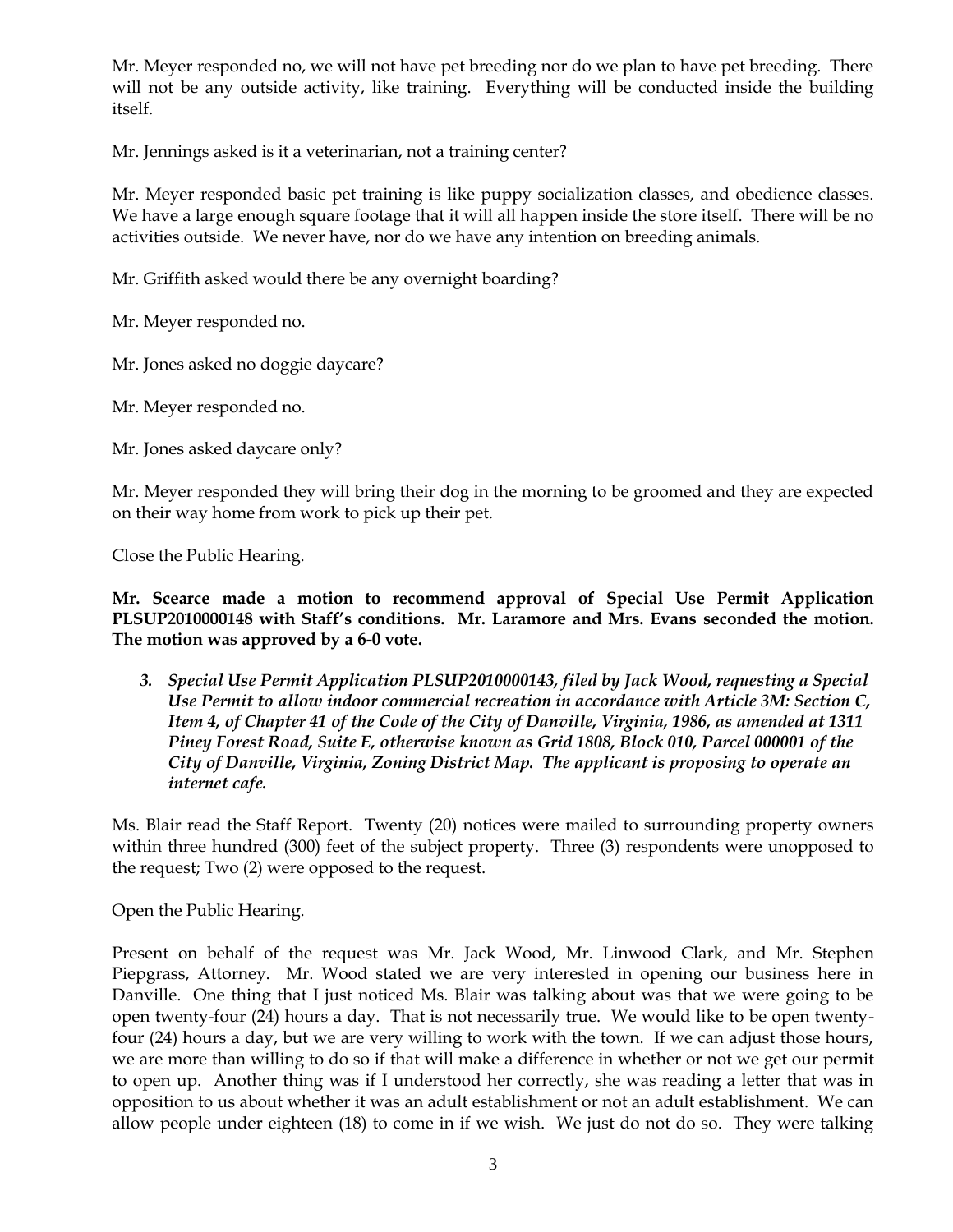about the traffic, and the people coming in there. It is a shopping center that was allowed to be put in there. It was designed to have seventy-five (75) parking spaces. We will not exceed the limit that it has already been approved for. The customers that are going to be coming in there, if we are talking about the people coming in there, are going to be people in the community, people that come and shop in every store that is in Danville now. We do not see any problem with that either.

Mr. Jones asked are you an attorney in North Carolina?

Mr. Piepgrass responded no sir; I am an attorney here in Virginia. I am practicing with Troutman Sanders in Richmond. I came to answer any questions that you may have about the legality of these issues. I am happy to address that.

Mr. Jones asked is there a question between the North Carolina operation and what we have been told by Council for Virginia?

Mr. Peipgrass responded no sir there is not. There are two (2) Attorney General opinions in Virginia on similar issues dealing with these internet cafés. One  $(1)$  was an opinion issued on July 30<sup>th</sup> to Delegate Janice, and the other was issued October 15<sup>th</sup> to Senator Hawk. The first (1<sup>st</sup>) opinion of the Attorney General was that the establishment that was described, which is on all fours with my client's establishment, was perfectly legal under Virginia law under Code Section 18.2-325.1. That was a business that also offered business services, internet time, fax services, and scanning. That is exactly the sort of services that are offered by my clients. The October 15<sup>th</sup> opinion addressed a sort of different type of internet café. This is one (1) where they were selling DVD rentals, and phone cards. Those were essentially being thrown out by customers, and it was a way to get around the rule in Virginia, that you have to have consideration. In this instance, we do have consideration. They are buying the time to use the computers for email, word processing, other sorts of things, and to use office services. In the other later opinion, which is one (1) that we were sent, it is a very different sort of internet café than what my clients are proposing to open here, and what they have opened in North Carolina.

Mr. Jones asked will there be any payout based on use of these computers?

Mr. Peipgrass responded everyone who goes into the café is voluntarily entered in the sweepstakes. You can do that by going up to the desk and asking the clerk for entries, you can send in a request for entries by mail, or when you go ahead and purchase internet time or purchase fax services, you have the option to get free entries into the sweepstakes. That is what key consideration is in that Code section that makes it legal to operate these is that these entries are free regardless of whether you have them because you purchased internet time or fax service or some other service or you got them free. Your chances of winning are the same and your odds are the same. Essentially it is similar to if you went into McDonald's and you tore off the sweepstakes entry from your cup. You are entered into a free sweepstakes, but that does not violate Virginia gambling laws.

Mr. Jones asked when you go into McDonald's and win a sweepstakes you are going to win a Big Mac. Am I going to win money in your establishment?

Mr. Wood responded yes you are. There are lots of other types of sweepstakes that you can enter into online and you can win money. First Citizens Bank offers sweepstakes if you have enough money in your checking account. You can win a thousand (\$1,000) dollars in cash there. There is Family Dollar, Dollar General, and I think even the television show Jeopardy. I think you can go online from your own computer, play games, enter into sweepstakes, and win prizes and money with them. There are thousands of sweepstakes and ways to enter them all over the country. We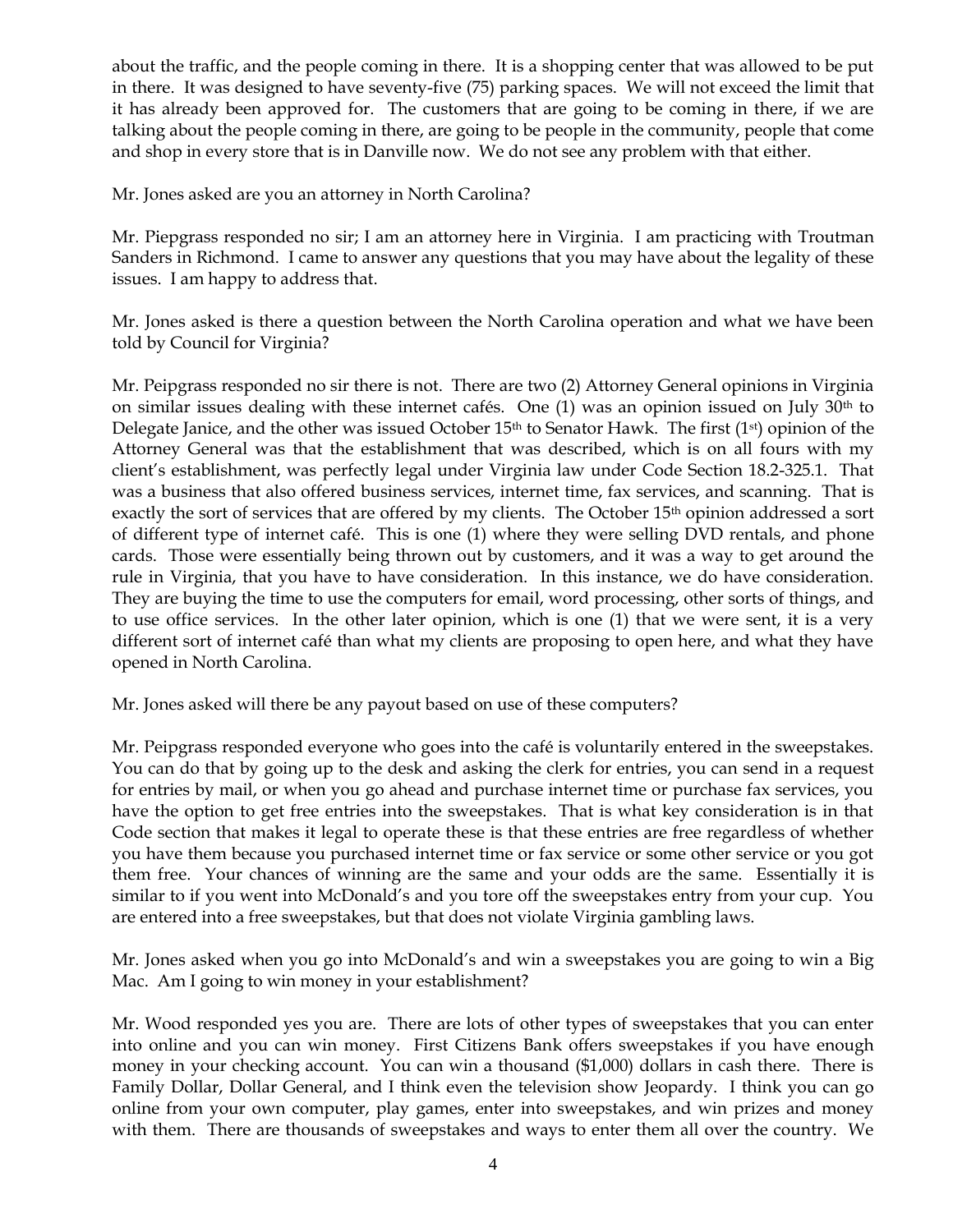are just doing it in a little bit different format, but we are doing the exact same thing. You can come in and win cash at our stores, but you can also come in and request a free entry at our store without making any purchases whatsoever. You can have those free entries and also have the possibility to win cash at our store, which is the same as if you are buying internet time. If you do not want to come in the store, you can mail in a three by five (3x5) card for free entries to win and your odds are the same. If you come in and spend five (\$5.00) dollars in buying internet time, we will give them five (\$5.00) more dollars worth of free time. They can use this time to go on Facebook, check their email, or they can enter into sweepstakes. We offer several methods of free entry, which is what the Attorney General said we had to do to be legal.

Mr. Jones asked if I give you five (\$5.00) dollars for time, how much time do I get?

Mr. Wood responded you will get twenty (20) minutes, so really if we are matching that, you are going to get forty (40) minutes.

Mr. Laramore asked is this software program that you are running in North Carolina identical to what you are proposing?

Mr. Wood responded yes, we have several types of software that we use. One (1) is a VS-2 system, and the other is Figure 8. We are looking at some other companies that we may use as well. We have to make sure that they meet our criteria, and that they are legal.

Mr. Scearce asked do you feel that there are programs that fall this side of that line?

Mr. Wood responded there may be. There are several types of equipment available. You can go out and get slot machines from Las Vegas. They would not be legal. That is one (1) thing that we make sure of and that is that they are legal sweepstakes. We do not want to have anything that is illegal. We are not going to have it. There is other equipment that people use in North Carolina that we do not use for that reason. We do not want there to be any question about what we are doing as to whether it is legal or not. I do not want to go to jail. I know Linwood does not want to go to jail for doing something illegal. We are going to operate and work with the town if you have any questions about anything. If there is something that we are not doing right, we are willing to correct it. We are going to try and do everything completely by the law, by the State law of the Commonwealth, and for the town. We are investing a lot of money into this, and we do not want to go in and be shut down in a day or two (2). It would put us out of business if we spent a lot of money like that and get shut down. We are not going to do that.

Mr. Jennings asked will you be selling anything in your store other than internet services?

Mr. Wood responded yes we are. You can fax, copy, or stamp. We are also looking at getting a company now to where we can sell cell phones and phone time, which is totally separate from internet time. It is for cell phones just like if you go to Sprint.

Mr. Jennings asked but no products as such?

Mr. Wood responded well that is a product, telephones, and paper for copying.

Mr. Jennings stated an individual that comes into your store to use internet services, the time that he takes to do what he wants to do, for an example is how long?

Mr. Wood responded we do not know how long. That is up to the individual.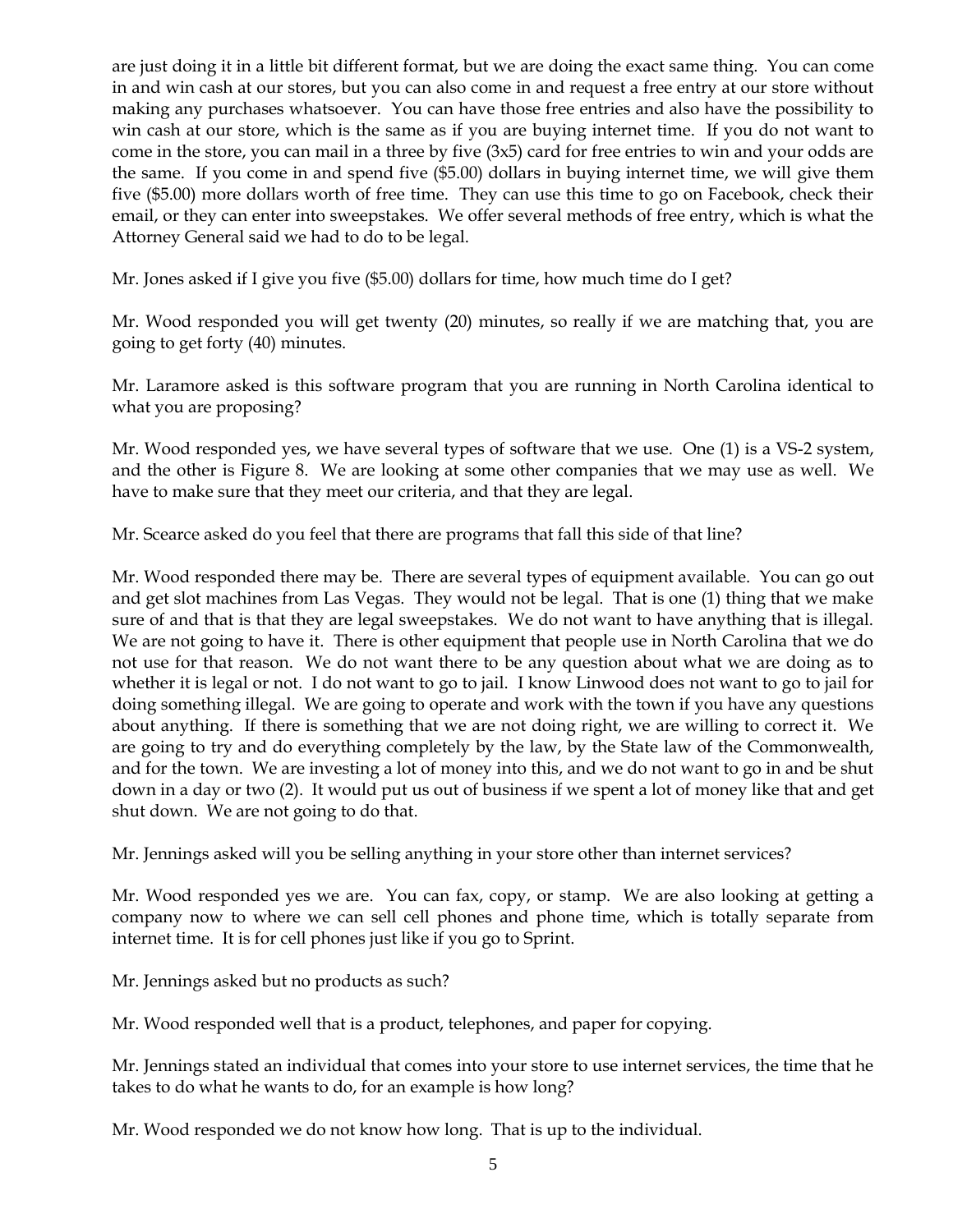Mr. Jennings asked is that just the time that he buys for internet?

Mr. Wood responded yes sir.

Mr. Jennings asked and when he has finished his purpose, does he leave the store or does he hang around?

Mr. Wood responded no, I think most of them come in, do their business, and then they leave. We do not have people hanging around the stores and stuff like that. If we have people that come in and are causing any problems, we ban them from the store. We do not tolerate any type of activity like that. Most of our customers in our store are middle age and older. They are coming here for entertainment, because they enjoy coming in and playing the games and stuff. We also have games that they can come in and play that have nothing to do with the sweepstakes.

Mrs. Evans asked what is different from your company and someone who can do this at home? Why would they want to pay you to do this?

Mr. Wood responded I think it is just because of the atmosphere. They get to come in and socialize with their friends. It is like a bunch of older ladies going to play bridge. They can do that online on the internet, but I think they like the socialization and being able to come in, sit next to their family, and talk. It is just like bingo. I think you can do that online as well. They like to go and socialize. It is a form of entertainment for them. It gives them something to do. They cannot play football and basketball anymore. It is something they can do for their enjoyment. I like to fish. My partner and I have been fishing together for years. We enter fishing tournaments and we spend a lot of money doing that. Sometimes we win, and sometimes we do not win. They are legal all over the Country as well. There are hundreds, if not thousands of bass tournaments here in Virginia. People enter those tournaments and they have a chance to win thousands of dollars. They pay money there, and they enjoy doing what they are doing. They enjoy the comradery with the other fisherman. I think it is the same thing with our business. I think people enjoy coming in there because they are there with their friends, and they enjoy that comradery that they have with them.

Mr. Jones asked in the fishing tournament, someone is going to win, right?

Mr. Wood responded yes sir.

Mr. Jones asked is it possible in your business that everybody could lose?

Mr. Wood responded no.

Mr. Jones asked is somebody going to win?

Mr. Wood responded absolutely.

Mr. Jones asked in your store, or is somebody down the street going to win?

Mr. Wood responded no, the odds for every store are the same. You enter into a pool and that pool last about six (6) months. The odds are posted in the store and the rules are posted in the store. It gives you the odds for all of the different sweepstakes that you are entering. There is a certain amount that is going to be paid out during that period. There is no chance that nobody is going to win.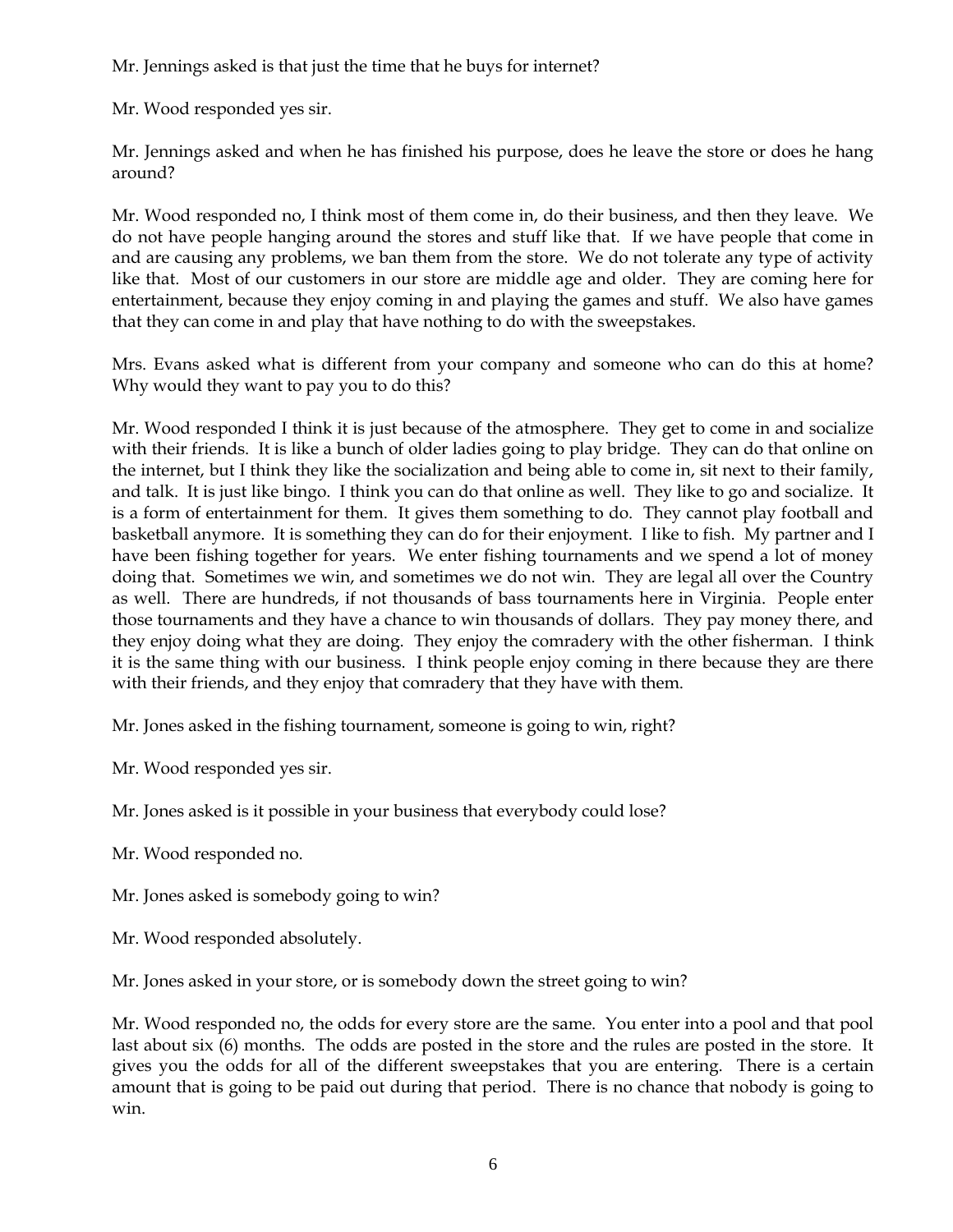Mrs. Evans asked so if you buy twenty (20) minutes, which turns into forty (40) minutes worth of computer time. Who tells you when your twenty (20) minutes are up? Does the computer stop working?

Mr. Wood responded the computer will let you know.

Mrs. Evans asked in your application you said that you must be eighteen (18) or older. Is someone going to be carding people at the door?

Mr. Wood responded we get everyone's ID and all of their information when they come into the store, and we have it recorded as well. They have to have a valid ID. If they do not have a valid ID, then they cannot come in and use the equipment.

Mrs. Evans asked someone under the age of eighteen (18) could not come in and fax something?

Mr. Wood responded well no. We do not allow people under eighteen (18) in the store.

Mr. Griffith asked what is the point of that?

Mr. Wood responded the first store that we opened up, we did not have that rule. We were kind of learning what was going on. People would bring their children in and they were running around the store. Customers were complaining. We decided just to make it eighteen (18), so we would not have that problem. They were trying to use it as a baby-sitting clinic or something like that. It is just better not having kids running all around the store. That is why we did that.

Mr. Griffith asked someone under eighteen (18) could not come in and fax or use some other business service? If they wanted to fill out a college application or a resume, they could not do it there?

Mr. Wood responded if we have it posted on the door that no one under the age of eighteen (18) is allowed, then they would not be able to come in. I think we are entitled to do that just like there are other businesses that do not allow children unattended in their stores.

Mr. Griffith stated you are not saying unattended, you just do not allow them at all, even for a legitimate business purpose.

Mr. Wood stated if someone came in and said they wanted to fax something, we would probably allow them to do that if that is all they were going to do. As a general rule, we do not allow someone to come in under eighteen (18).

Close the Public Hearing.

Mr. Jones stated Mr. Whitfield you have got to put this in terms that some of us can understand. We have this letter from the Attorney General with a hypothetical case. Is this the same idea? I get from his letter of this hypothetical case constitutes illegal gambling. Is this the same thing as that?

Mr. Whitfield stated my answer may make it easier for you; it may make it harder for you. I think based on all of the research that I have done and all of the ways that these sweepstakes can be operated, trying to get into the issue of whether or not something is legal or illegal, unless you crawl right down into their business plan and almost go to one (1) of their establishments, you cannot do that. So really what you should be doing is basing your decisions rather than whether it is legal or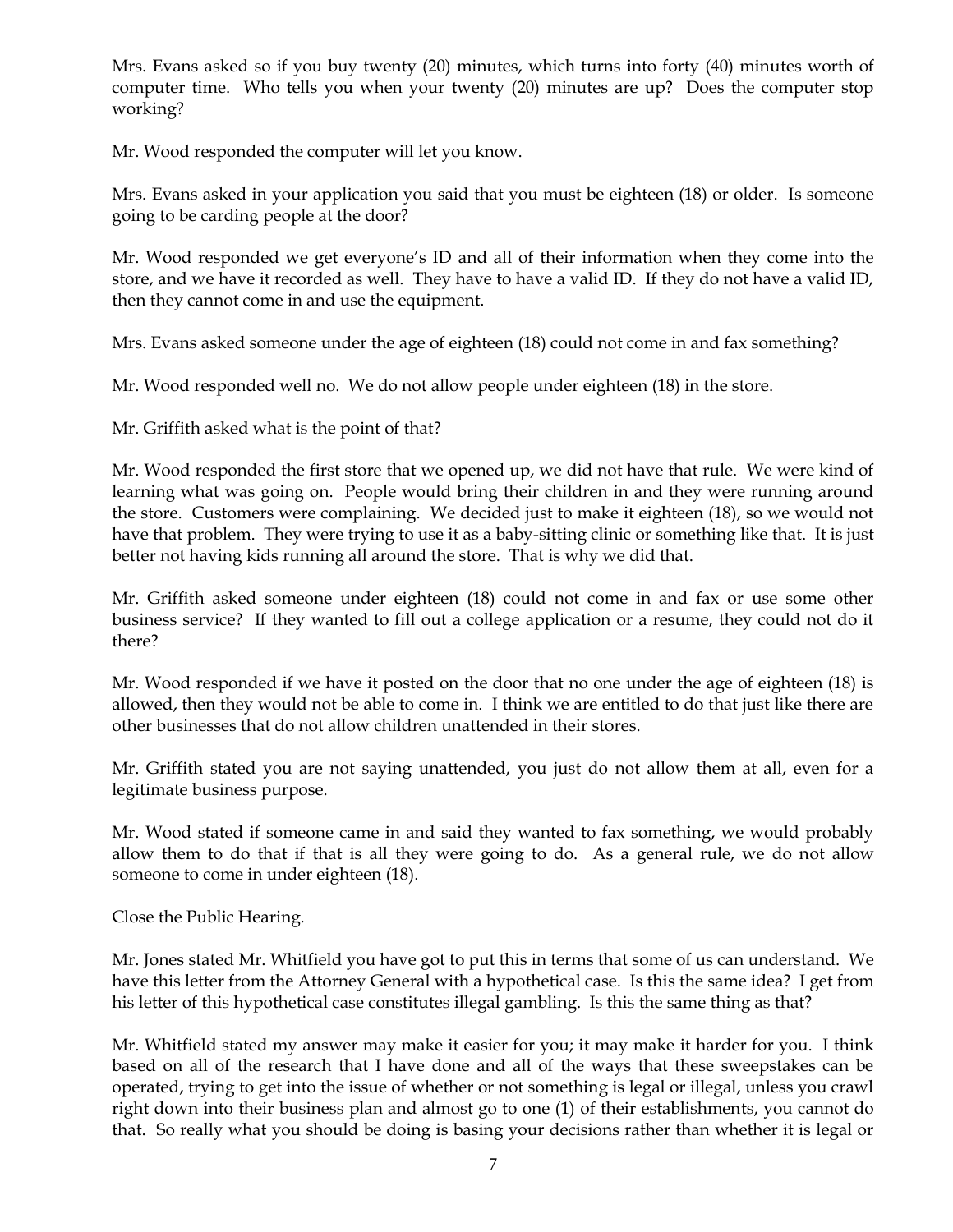illegal, whether or not it fits within the community as like laid out basically general safety welfare and morals of the community, like the Planning Director has laid out for you.

Mrs. Evans asked is there anyone else in Virginia that has this type of establishment?

Mr. Whitfield responded I am sure there are. I think Martinsville has one (1), I think there is one (1) just outside the City limits in Pittsylvania County just beyond the National Guard Armory. I cannot name where they are, but I do believe there is at least one (1) or two (2) in Martinsville. There is one (1) in the County, and I know that just because I happen to pass it every now and again.

Mr. Laramore stated I think we will have a difficult time playing scenarios and trying to find out how it fits into things. As Mr. Wood stated, we should leave it up to the Commonwealth Attorney's office and the legal department of the City of Danville to determine if they cross that line. As he says in his most recent opinion, "some constitute legitimate marketing, and some will not." Every time we ask that question, it seems we have one (1) more. I do not think we can ask enough questions to fully determine that, and that may be what has to be done is that it is investigated. Does the City have a problem with the twenty-four (24) hour that came up with this? Is that a requirement or problem with it being in the shopping center?

Mr. Gillie stated the shopping center itself does not have other uses that are open twenty-four (24) hours. Most of those uses close around ten (10:00) or eleven (11:00) o'clock. Usually the twenty-four (24) hour operations that we have in the City are gas stations, convenience stores, and other things that sell a product that people need during a twenty-four (24) hour period. Do we have concerns with that? Yes, we do. We have concerns with what is going to occur during those odd hours. We have concerns that this is an establishment only open to those over eighteen (18), when you have restaurants and other things within close proximity that have children going in there. We are concerned with the close proximity to the apartment complex and other things that are within that immediate area. Without getting into the legality of the use itself, we have concerns enough with the surrounding neighborhood, and things that are in the immediate area to raise our suspicions; and that is why Staff has recommended denial of this request. We are recommending denial of the Special Use Permit itself, and that is something that Planning Commission can look at. Is the Special Use Permit for this type of use at this location appropriate? Staff's recommendation is no, based on those secondary effects of the impacts it is going to have on the surrounding uses.

Mr. Jennings asked are you saying it is a moral issue?

Mr. Gillie responded not necessarily a moral issue. What happens at the facility at two o'clock (2:00) in the morning? You already have issues with the immediate area, the apartment complex, and some other things that occur in that area. Will this draw and create additional problems for the community? We have concerns with community related issues. We are not drawing a moral line on whether this is right or wrong. We just have concerns with what occurs at that late of an hour at this shopping center. Other businesses are closed, and we now have this business being open. Is that going to draw an element to the community that is not necessarily good for the community? We are not trying to say morally yes or morally no, it is just that we have concerns with what impact it is going to have on the adjacent uses.

Mr. Jones asked Mr. Wood if there was a closing time of eleven o'clock (11:00), and somebody was on the computer; what happens to their situation? Can they save the time? Can they get to play whatever game the next morning when they come back or will it be frozen and cut off?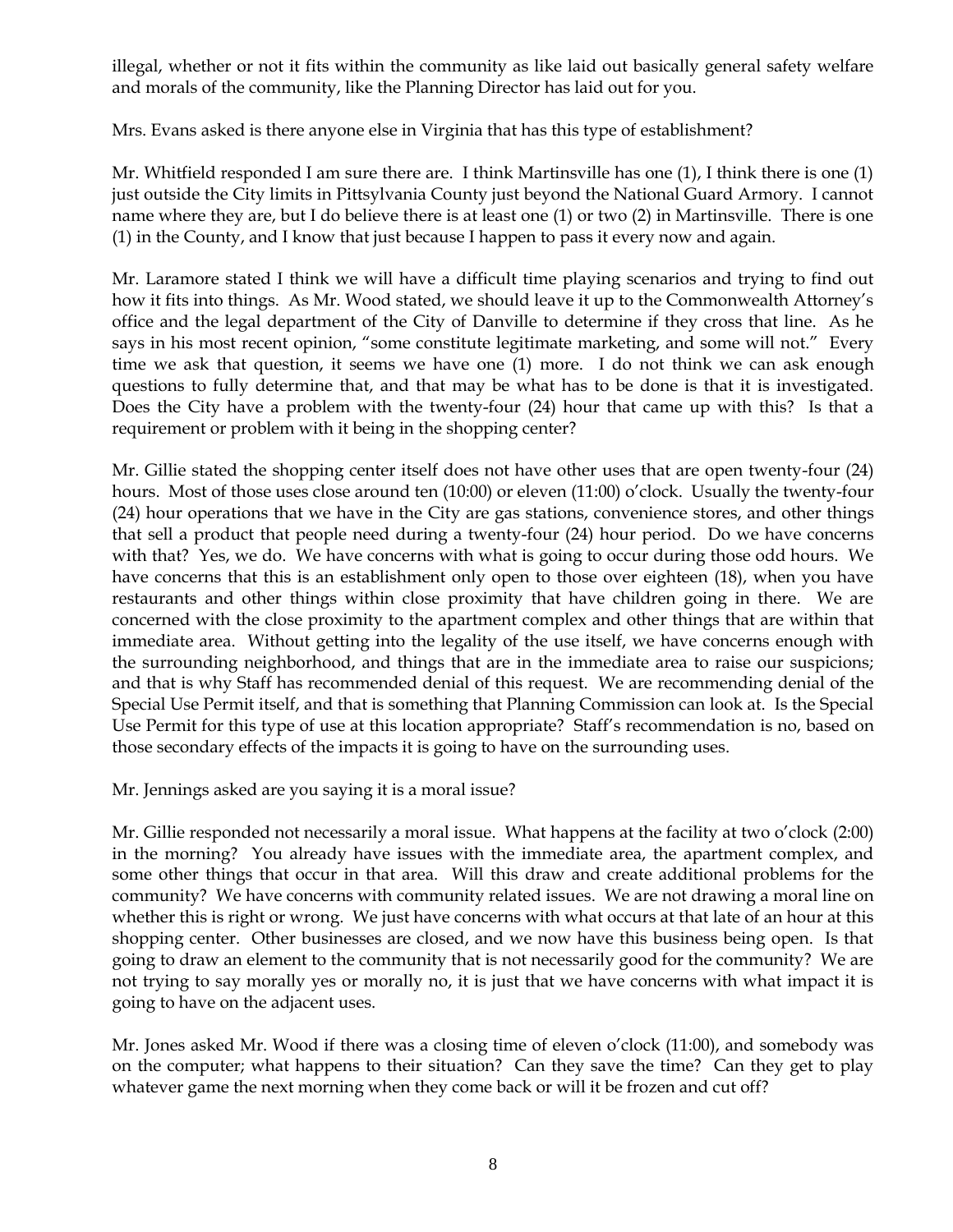Mr. Wood responded absolutely their time is saved. You actually come in and put all of your ID information down, and then you put your own private pin number in there. Anytime that you have on your computer is saved. You can come in the next day, the next week, or the next month and still have your time. It does not go away. I would like to answer some of the questions that Mr. Gillie presented. I guess he was concerned with the type of atmosphere we would have at two o'clock (2:00) in the morning. He was worried about what would be going on in the store after two o'clock (2:00). It would be the same thing as twelve noon (12:00). There would be no difference in the atmosphere in our store. As I said earlier, if we have people that come in that are trouble makers or cause problems, we ban them from the store. We do not allow them to come back in. We do not want that type of individual in our store. Even if that type of individual that you are talking about, a drug dealer, or whatever they might be, if they come into the store, we do not know they are a drug dealer. Just as if they come into your real estate office, or they come into a gas station. You are not going to know if they are a drug dealer if they behave themselves and act like a civilized person. If they cause problems, they are out the door; and we do not allow them back in. We lock out their name on the computer, which we can do. We do not allow that person back in the store. That is not the type of atmosphere we want in our stores. I would also like to invite each and every one of you to come and visit one (1) of our stores, if you would like to, in North Carolina. There is even our type of store that a friend of ours owns, which he is an attorney as well. He is in Martinsville. You can go to Martinsville if you would like, and visit the VS-2 store there if you have some questions as to how the stores are ran, and that type of thing.

Mr. Laramore asked are all of the people using the VS-2 software ran the same, and do you have any leeway with the software to slide that bar one (1) way or the other?

Mr. Wood responded no, we cannot do that. The block of sweepstakes entries are sent to us every six (6) months. It stays the same. It is not adjusted or changed as long as the rules are posted and the so called percentages that you have in different sweepstakes are locked in that way.

Mr. Laramore asked is it the same in Martinsville, Danville, or North Carolina, whatever that software may be?

Mr. Wood responded yes sir.

Mr. Jones asked is the only way you are going to make money is when I give you five (\$5.00) dollars and I get forty (40) minutes on the computer?

Mr. Wood responded right. We make money on the internet time or on copies, and that type of thing.

Mr. Jones asked do you get any money based on how many people play a certain game?

Mr. Wood responded no, we just make our money based on the internet time that they purchase.

Mr. Gillie asked will your store be open after December 1, 2010 in North Carolina?

Mr. Wood responded right now we are not sure. We feel like we are going to be. It is still up in the air.

Mr. Gillie asked why is that? Why do you think that you are going to be open after North Carolina bans these after December 1, 2010?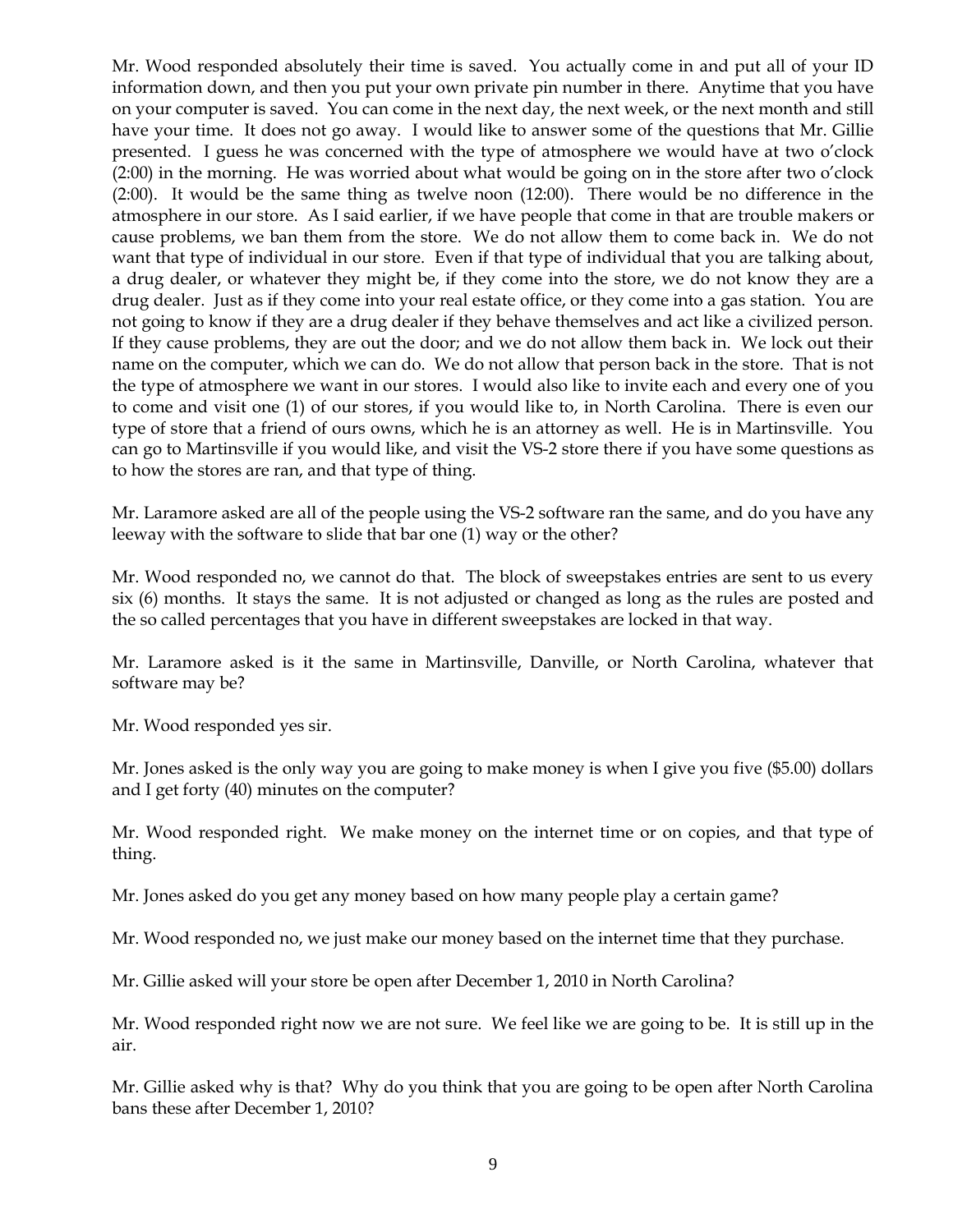Mr. Wood responded there are some legal things that are going on in North Carolina.

Mr. Griffith asked how long does the sweepstakes last?

Mr. Wood responded a block sweepstakes last about six (6) months, and then we get a new block.

Mr. Griffith asked if I came in and purchased a sweepstakes, do I have to wait six (6) months to find out whether I won something?

Mr. Wood responded absolutely not. You do not even have to play a game.

Mr. Griffith asked what I am saying is, if I came in and entered a sweepstakes, could somebody win after two (2) weeks?

Mr. Wood responded when you enter into the sweepstakes, let us say that I entered into a sweepstakes right now, you can hit a validate button and it will show you whether you won or not if that is what you wish to do.

Mr. Griffith asked is there only one (1) prize for each sweepstakes?

Mr. Wood responded per entry, yes sir.

Mr. Griffith asked are there multiple prizes, could one thousand (1000) people win?

Mr. Wood responded yes, sir. There are multiple prizes. It just depends on what the odds are for that particular one (1). I did not think to bring a copy of the rules. We would have to look at the odds to determine how many you could win. Your odds of winning may be one (1) per whatever, or a thousand (1000) per, that type of thing. All of the odds are posted in the store.

Mr. Griffith asked if the prizes were won before the first two (2) weeks of the sweepstakes, would it continue to operate? Would you continue to sell sweepstakes entries to people when there are no prizes left?

Mr. Wood responded I do not think that has ever happened. I think that it is spread out.

Mr. Griffith stated it has happened with the Virginia Lottery quite a few times. There is a law suit going on right now for the same type of thing where the grand prize was rewarded and they continued to sell tickets. There is quite an issue with the Virginia Lottery and I just wondered if you would have the same thing.

Mr. Wood stated I do not know that it has ever happened. It is not to my knowledge.

Mr. Jones asked do we have the option to table this?

Mr. Gillie responded yes.

Mr. Jones stated what I am getting from you is that there might be a ruling on this December 1, 2010 in this area.

Mr. Gillie stated sweepstakes have been banned in North Carolina as of December 1, 2010. North Carolina has passed legislation that bans operation of internet sweepstakes.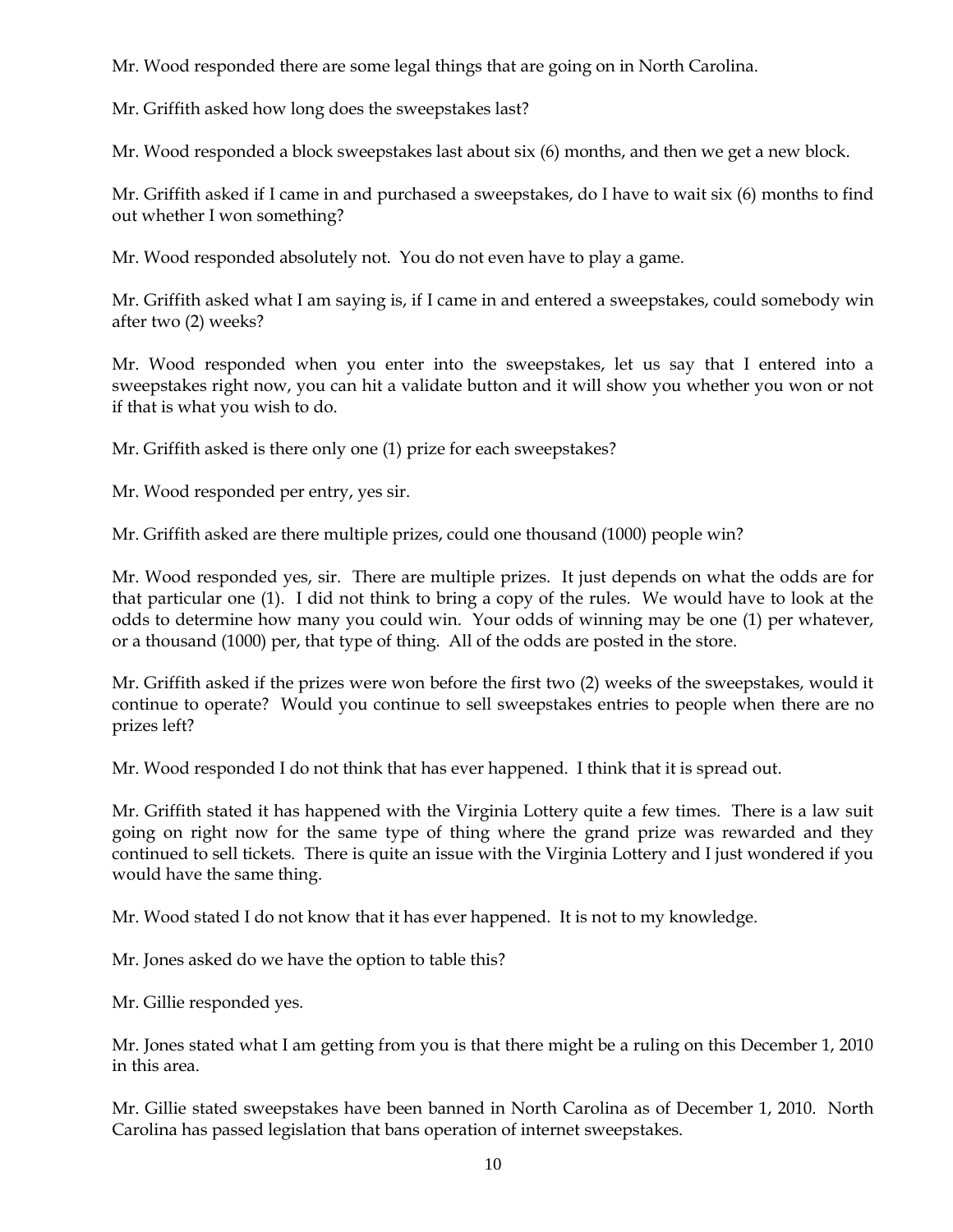Mr. Jones stated obviously some of these owners are going to question that.

Mr. Gillie stated Mr. Wood just asked if we would like to come visit one (1) of his facilities. I just wanted to know if we would have the option of visiting one (1) of the facilities after December 1, 2010 when the ban occurred. I just wanted to know if we scheduled a trip, because right now it is late in November and with the holidays coming up I just wanted to know if we scheduled a trip to visit one (1) of those facilities could we do it after December 1, 2010 or is his facility going to be shut down based on the North Carolina ban.

Mr. Laramore asked would Virginia be tied to this ban in North Carolina?

Mr. Whitfield responded they are two (2) separate things. It would have no effect in Virginia, and I do not know of anything specifically on the books right now in Virginia. As far as December 1, 2010 is concerned, there is nothing magic about December 1, 2010 in the Commonwealth.

Mr. Gillie stated the question was when he offered for us to visit one (1) of his facilities in North Carolina, are we going to have that option after December 1, 2010. That is what I was asking.

**Mr. Jones made a motion to table Special Use Permit Application PLSUP2010000143 until the December meeting. Mr. Laramore seconded the motion. The motion was approved by a 4-1-1 vote (Mr. Scearce Abstained and Mr. Griffith voted no).** 

*4. Special Use Permit Application PLSUP2010000147, filed by Robert Burton, requesting a Special Use Permit to allow indoor commercial recreation in accordance with Article 3N: Section C, Item 4, of Chapter 41 of the Code of the City of Danville, Virginia, 1986, as amended at 211 Nor Dan Drive, Suite 1150, otherwise known as Grid 1808, Block 004, Parcel 000077 of the City of Danville, Virginia, Zoning District Map. The applicant is proposing to operate an internet cafe.*

Mr. Gillie stated if you will note the email states that the applicant has asked that it be withdrawn from this agenda and tabled until the next meeting. That is the purview of the Commission to actually honor that request to have that tabled. They actually did not want it removed completely. They just want it held over until next month, so we will need something, if it is agreeable, to have that moved.

# **Mr. Scearce made a motion to table Special Use Permit Application PLSUP2010000147. Mr. Jennings seconded the motion. The motion was approved by a 6-0 vote.**

*5. Special Use Permit Application PLSUP2010000150, filed by W. A. Stevens, requesting a Special Use Permit to allow indoor commercial recreation in accordance with Article 3N: Section C, Item 4, of Chapter 41 of the Code of the City of Danville, Virginia, 1986 as amended at 1461 South Boston Road, Suite B, otherwise known as Grid 3719, Block 004, Parcel 000005 of the City of Danville, Virginia, Zoning District Map. The applicant is proposing to operate an internet cafe.*

Ms. Blair read the Staff Report. Seventeen (17) notices were mailed to surrounding property owners within three hundred (300) feet of the subject property. Five (5) respondents were unopposed to the request; Zero (0) were opposed to the request.

Open the Public Hearing.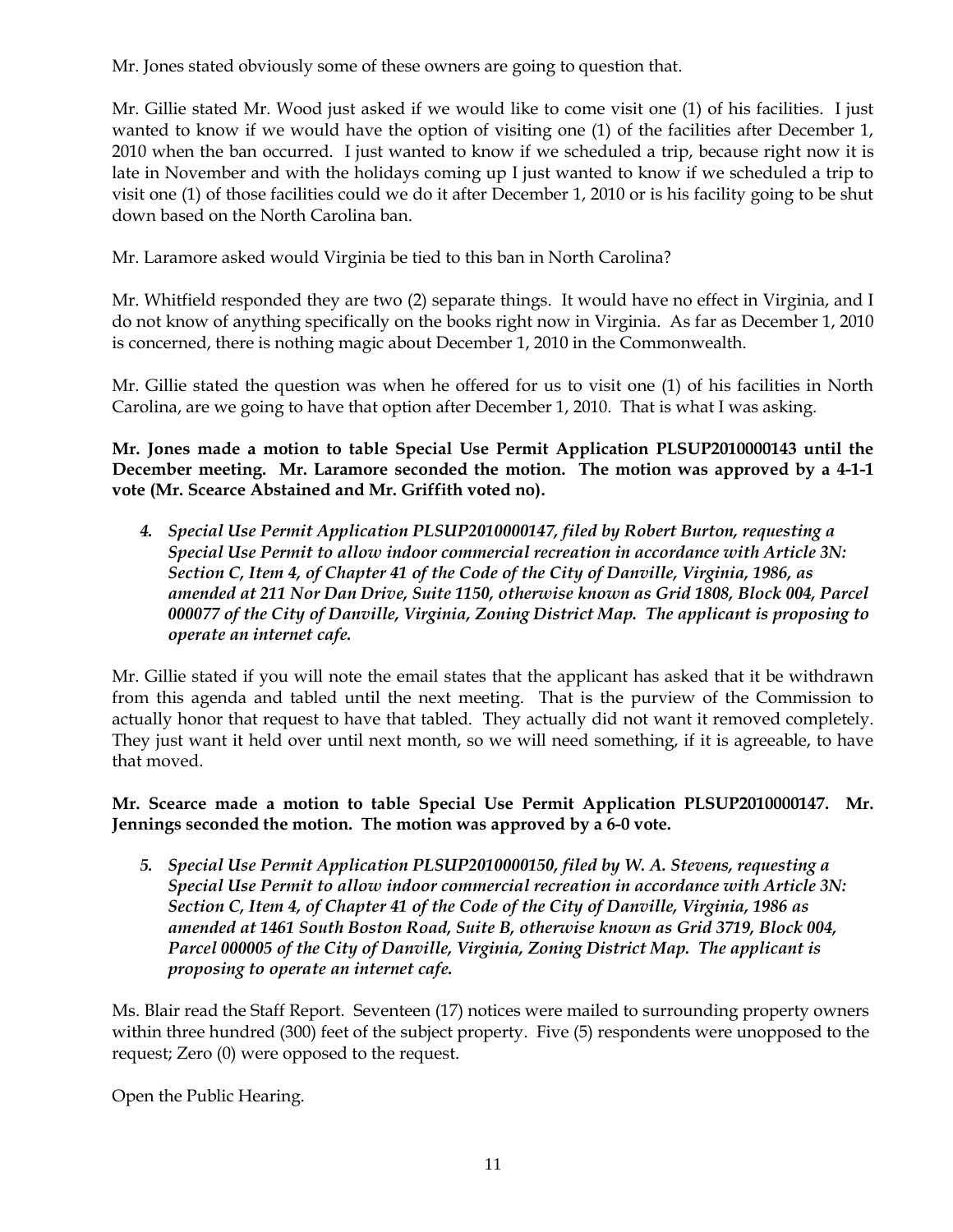Present on behalf of the request was Mr. William Stevens. Mr. Stevens stated I brought some pictures with me. We actually already operate one (1) in the State of Virginia in Farmville, Virginia. I brought pictures of that one (1), as a little introduction to what we are already doing. Ours runs a little bit differently from what I have heard previously here. These are pictures of our center that we have in Farmville, Virginia. I will tell you a little bit of how ours works. We actually run a business center. We run copies and fax. In the picture, in the middle of the floor of our office, we have a kiosk. There is a six thousand (\$6,000) dollar copy machine sitting in the middle of the floor. We made faxes, copies, digital pictures for people, or whatever they want. That is what we do. We use the sweepstakes to promote that business. We do not have "sweepstakes" on our windows, or anywhere on our business. We are in the faxing and copying business, and we use sweepstakes to promote that. The company that we got our software from police us very strongly to make sure that we adhere to this. They send people undercover to check us, to make sure that we are doing this the way we are supposed to be doing it. We follow this letter of the Attorney General, his opinion, because I understand that is the way it has to be done. They tell us how to do the buildings and everything. We follow that, and that is how we do it.

Mr. Jennings asked do you only have one (1) kiosk?

Mr. Stevens responded yes, one (1) kiosk.

Mr. Jennings asked is there more than one (1) computer in that kiosk?

Mr. Stevens responded no, we have a computer in the front. You can bring stuff in, put it on the computer, and go to the back to use the copy machine. We have other computers where they can come in and buy internet time. We have thirty (30) computers in there, where people can buy internet time. The kiosk is in the middle of the floor, and that is where we make the copies, photos, and stuff like that.

Mr. Laramore asked what is the software that you use for these remaining thirty (30) or so computers?

Mr. Stevens responded our software we use is from IIT Corporation. If you are reading the Attorney General's opinion, that is the one (1) that is specified. Anybody off of the street can come in any day that they want to and get a free entry. One (\$1.00) dollar free every day. They do not have to buy anything else. They can walk in, take their ID number once they are registered, and get a free sweepstakes entry every day. It is just like McDonald's, but you have to buy something at McDonalds. You can go online and get a free one (1), but just like you can do that, you get a free one (1) every day.

Mrs. Evans asked but not anyone under eighteen (18)?

Mr. Stevens responded we do not mind anyone under eighteen (18) coming in to fax and copy. We do not allow anyone under eighteen (18) to play on the computers; and the reason being is Facebook, MySpace, and all of the other stuff.

Mr. Jones asked I heard you say a dollar (\$1.00) free ticket. Is it free or is it one (\$1.00) dollar?

Mr. Stevens responded what I am saying is it is worth a dollar. It is like a dollar entry. You get four (4) entries for that dollar. That is what you can get. Ours are quarter entries, twenty-five (25) points. You can get four (4) spins on the machine for that. You can get four (4) entries, which is equivalent to a dollar. It does not cost you anything.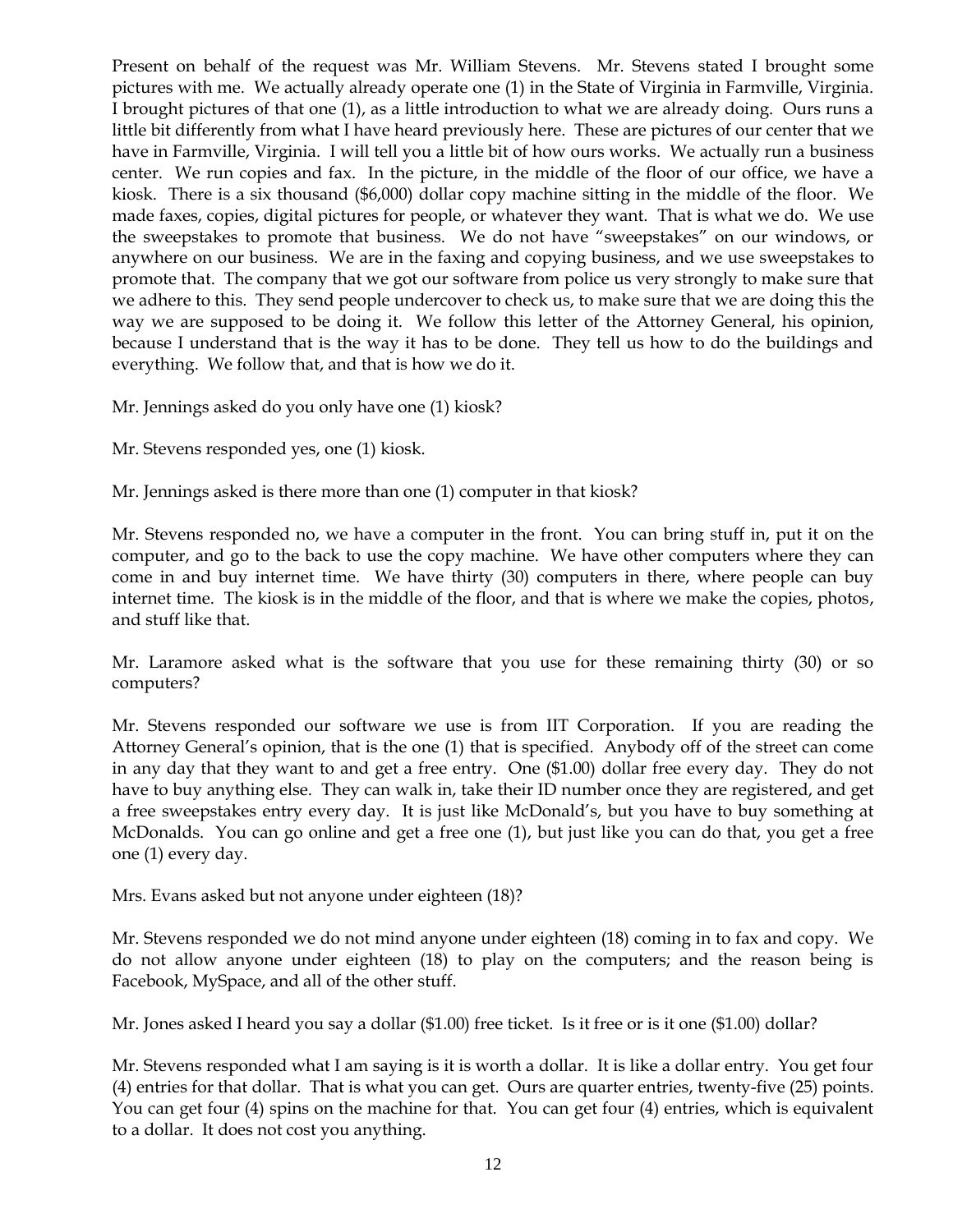Mr. Jones asked does it cost me a dollar?

Mr. Stevens responded no, sir. You get one (1) free entry every day.

Mr. Jones asked are these two (2) different? Is his different from his?

Mr. Whitfield responded I do not know.

Mr. Gillie stated the applicant has asked for the same thing the other applicant asked for, commercial recreation to hold a sweepstakes machine. Again, as we talked about before from our Attorney, to determine legality or each individual use, you would need to go in and look at each one (1). We have got thirty (30) machines, the request for the sweepstakes, eighteen (18) and older; so from Staff's perspective commercial recreation, we treat it the same way. We are recommending denial based on those same factors. You have churches within the immediate area. You have facilities inside that are subject to being occupied by children and minors. We have those same concerns.

Mr. Scearce asked when you go online; can you get on the computer and go anywhere? I guess we are all just trying to understand how this works. If you can get on the computer and go anywhere, can you go to a gambling site?

Mr. Stevens responded I guess you could, but we try to police our computers so they are not being used illegally. It is just like porn sites. We walk around to make sure that no one is going to porn sites or anything like that. If we saw someone access our computers to go to an illegal gambling site, we would ask them to leave; and they would be banished from coming back in.

Mr. Scearce asked do you have a way to put a block on it to where they could not do that?

Mr. Stevens responded we actually have cameras that watch the people in there. We have about six (6) surveillance cameras to make sure we can see everything that is happening. We have pretty good security.

Mr. Scearce asked if someone went to one (1) of those sites while they were using your computer would that constitute you being called for providing equipment for illegal gambling?

Mr. Stevens responded no sir, I do not think so. We are going to make sure that is not happening. I have two (2) sites. I have one (1) in Pelham, and one (1) in Farmville, Virginia. They are entirely different kinds of businesses. The one (1) in Farmville runs a business center like the one (1) I have shown you here. The one (1) in Pelham is run the way they are ran in North Carolina. They are night and day different. It is not even the same animal. The one (1) in Farmville, we are very strict on it. In the one (1) in Pelham, I have a list of about twelve (12) people that we will not let come back, because they were doing things like you are talking about. There is no in between. If you get caught doing something wrong on our computer, you are out of the door.

Mr. Jones asked where are you from?

Mr. Stevens responded my name is Allen Stevens.

Mr. Jones asked where do you live?

Mr. Stevens responded I live in South Boston, Virginia.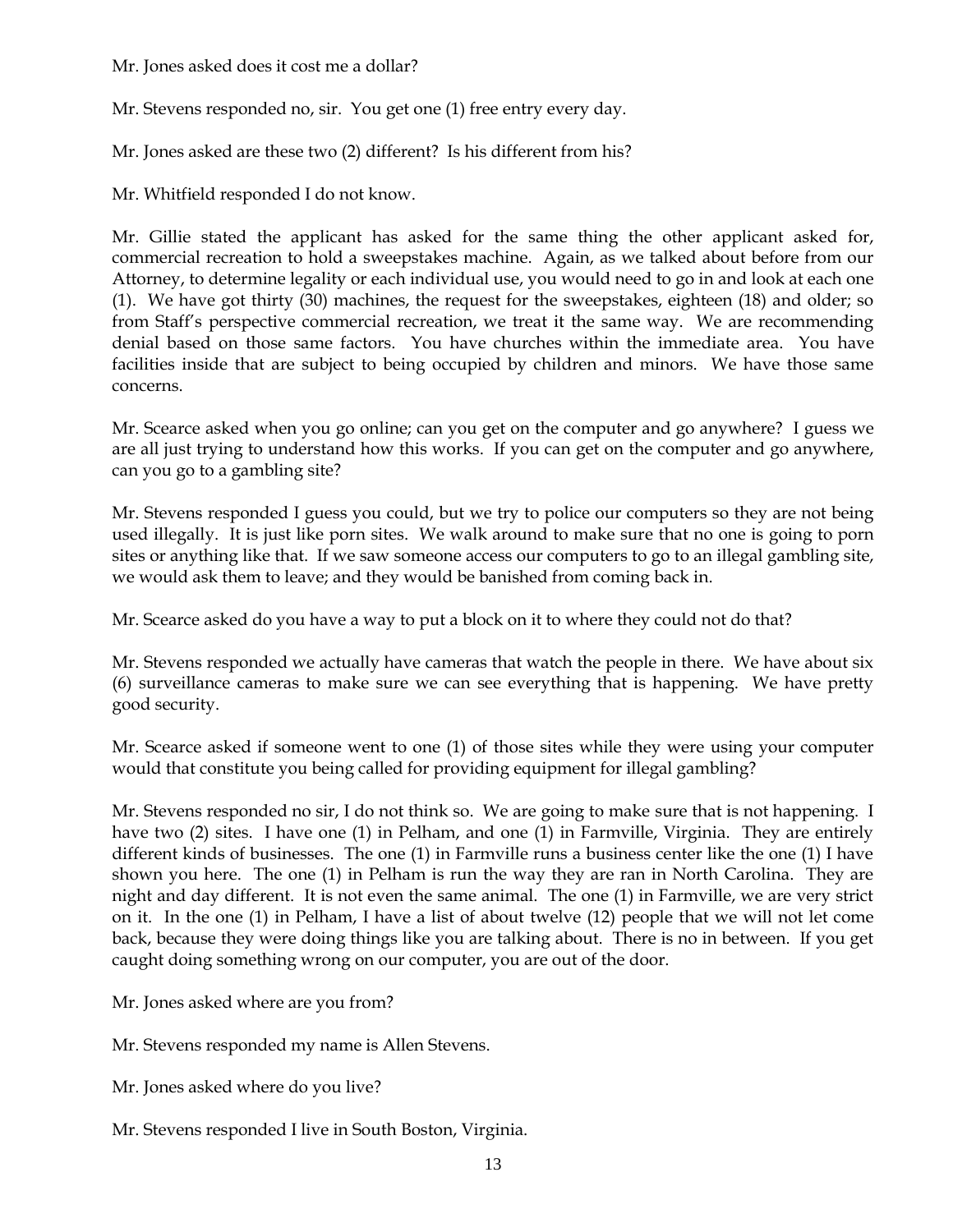Mr. Jones asked did you try to get this in South Boston?

Mr. Stevens responded the only reason I do not already have one (1) is because they have got to do a traffic impact study on the entrance of the building I have right now. I already have my application in and have paid my fees. Other than the traffic impact study, I am good to go.

Mr. Jones asked have you asked to have this anywhere other than Farmville?

Mr. Stevens responded I already have two (2) other permits for smaller tie-ins, but I do not think it would be beneficial for us to go into them. I have one (1) for Crew, Virginia and I think the other was Blackstone. There was already one (1) in Blackstone, so we did not go back to Blackstone. I know that IIT has opened one (1) in Harrisonburg, Virginia, Hopewell, Virginia, and several other locations I do not know.

Close the Public Hearing.

Mr. Jones asked do you know anything about these establishments in Hopewell and Harrisonburg? Are they set up the same way as the first  $(1<sup>st</sup>)$  mentioned or anything different?

Mr. Gillie responded no sir. I do not know anything about the other establishments.

Mr. Laramore stated we have never had any problem with the office portion of it. That is not an issue; it is once we cross over unto the eighteen (18) or older and the sweepstakes. That is all we are talking about. The fax machine and other services there do not make a whole lot of difference as far as I am concerned. Those would be perfectly acceptable in any of those locations. You made a statement that your software was different than the other persons, and I do not see that. The sweepstakes portion of it, not the office part, sounds the same to me.

Mr. Stevens stated most of them, and the one (1) I have in Pelham is this way, we issue a card. You actually have to buy time to get time. The one (1) that I have in Farmville, you do not have to purchase anything. It is a true sweepstakes. You can come in and get a free one hundred (100) points or a dollar (\$1.00), whatever you want to call it, everyday without buying anything. That is the difference between this software from IIT verses some of the other software companies that are out there. It is like buying a Cadillac or buying a Yugo. There are all different kinds. It depends on what you are buying. We have invested over one hundred thousand (\$100,000) dollars in our center in Farmville, but we also created four (4) new jobs. This is the way it runs. This is the way we run the sweepstakes. This is what makes us elite and different from other companies; I think it is the way the games are set up. Look at the pictures of how our office is set up. You can see we have crown molding around the kiosk. It is very nice when you walk in. It is not like my business in Pelham, I have computers sitting on top of tables. It is a different animal completely. That is what the difference is in my opinion between the IIT software and the others out there. It is the way the business is run. They police it. They will shut us down if they come in and find out we are not doing it this way. There is no in between. I have notices on the wall. They will shut us down immediately if we are doing it wrong. We cannot afford that.

Mr. Jones asked the only way you make money is if I come in and want time on the computer?

Mr. Stevens responded yes sir that is correct. We make money on the business side too. Last Friday I made around one hundred fifty (\$150) dollars making copies and faxes for people. We also sell internet time. You do not have to go onto the gaming side. It has a quick open. You can hit quick open button if you want to buy ten (\$10) dollars worth of internet time. It will reveal your entries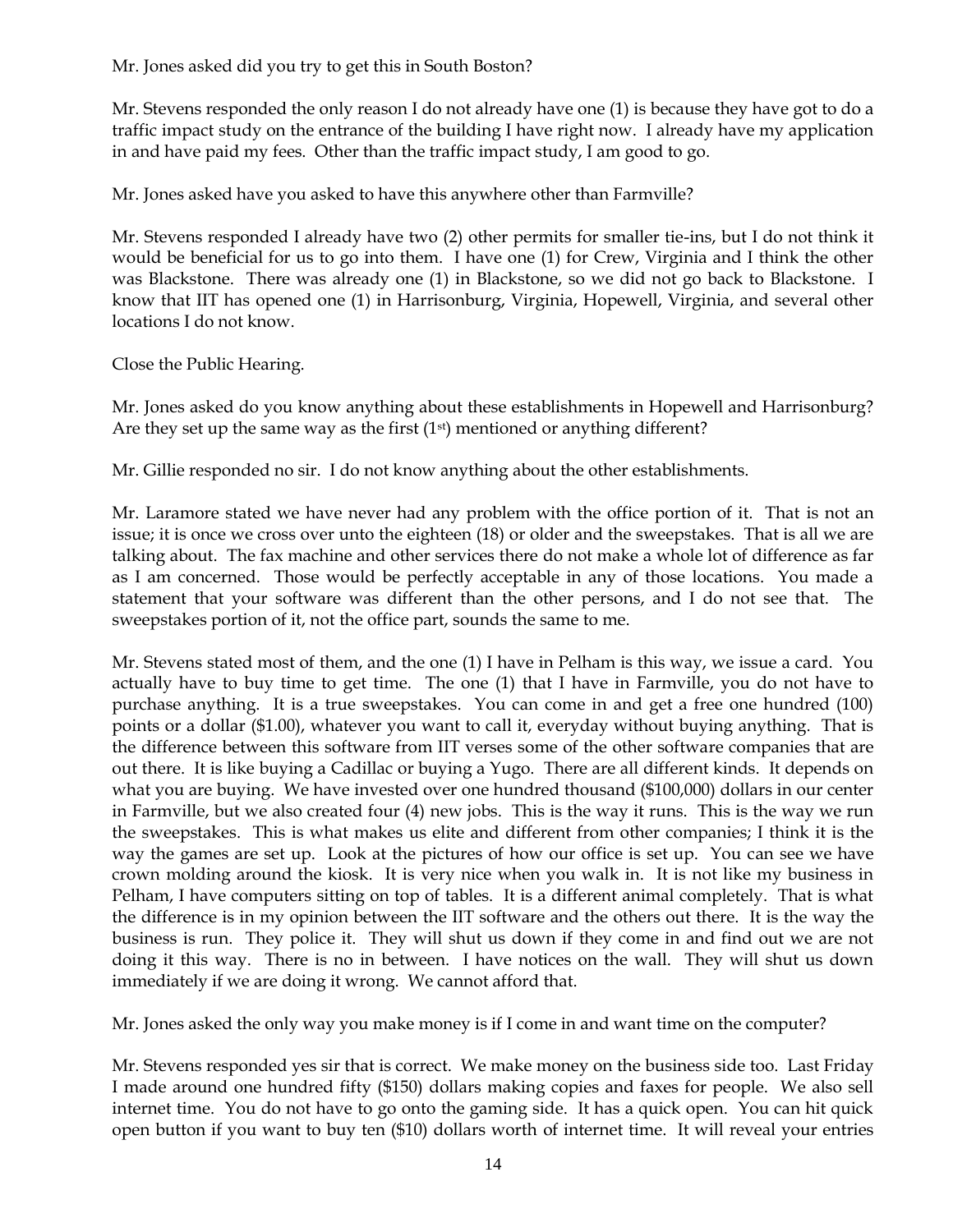right away. It will do that for you. You hit the button and it will reveal your entries, just like if you went online for the lottery and saw your winning numbers, it would be the same thing.

Mr. Jones asked is there always a winner in this game?

Mr. Stevens responded yes sir. There are always winners.

Mr. Jones stated I still feel that we do not have enough information. Is there any way if this is tabled that Staff or Mr. Whitfield could check with Hopewell, Harrisonburg, or some of these other places and find out a little bit more about this.

Mr. Gillie stated we can. This is the first  $(1<sup>st</sup>)$  we have heard of other localities that this gentleman is operating. I can check with Reidsville, or is it Pelham? I am sorry.

Mr. Whitfield stated I think the localities would be Hopewell and Harrisonburg.

Mr. Gillie stated but also in Virginia.

Mr. Jones stated he is representing Farmville, and could we also get comments from the local Commonwealth Attorney in those areas.

Mr. Whitfield stated I think you are going to have a hard time getting an opinion from the Commonwealth Attorneys in those jurisdictions, just like in Danville; because they do not want to go on the record to be predisposed towards them being legal or illegal, because they get themselves in a situation where they might have to withdraw and bring in a special prosecutor. I just do not think you are going to get the Commonwealth Attorney's in those areas to give you any kind of legal opinion on that.

Mr. Jones stated but you could check with the Planning Commission in these areas and find out.

Mr. Gillie stated I can check with the Planning Department in Hopewell, Harrisonburg, Farmville, and any other localities in Virginia that someone tells me they are operating. We can determine how they are treating these or what they are doing, and if they have had issues with the operations. If necessary, we can visit the locations and see how they are operating.

Mr. Evans stated I would suggest Martinsville, since that was mentioned earlier.

**Mr. Jones made a motion to table Special Use Permit Application PLSUP2010000150 until the December meeting. Mr. Jennings and Mrs. Evans seconded the motion. The motion was approved by a 6-0 vote.** 

Mrs. Evans left the meeting at 4:15 p.m.

Mr. Griffith asked is Mr. Braswell or a representative of his here? He had called and said that he was going to be late. If not, we will go to the next item on our agenda.

*7. Special Use Permit Application PLSUP2010000153, filed by Jack Wood and Linwood Clark, requesting a Special Use Permit to allow indoor commercial recreation in accordance with Article 3N: Section C, Item 4, of Chapter 41 of the Code of the City of Danville, Virginia, 1986 as amended at 3352 Riverside Drive, otherwise known as Grid 1703, Block 013, Parcel*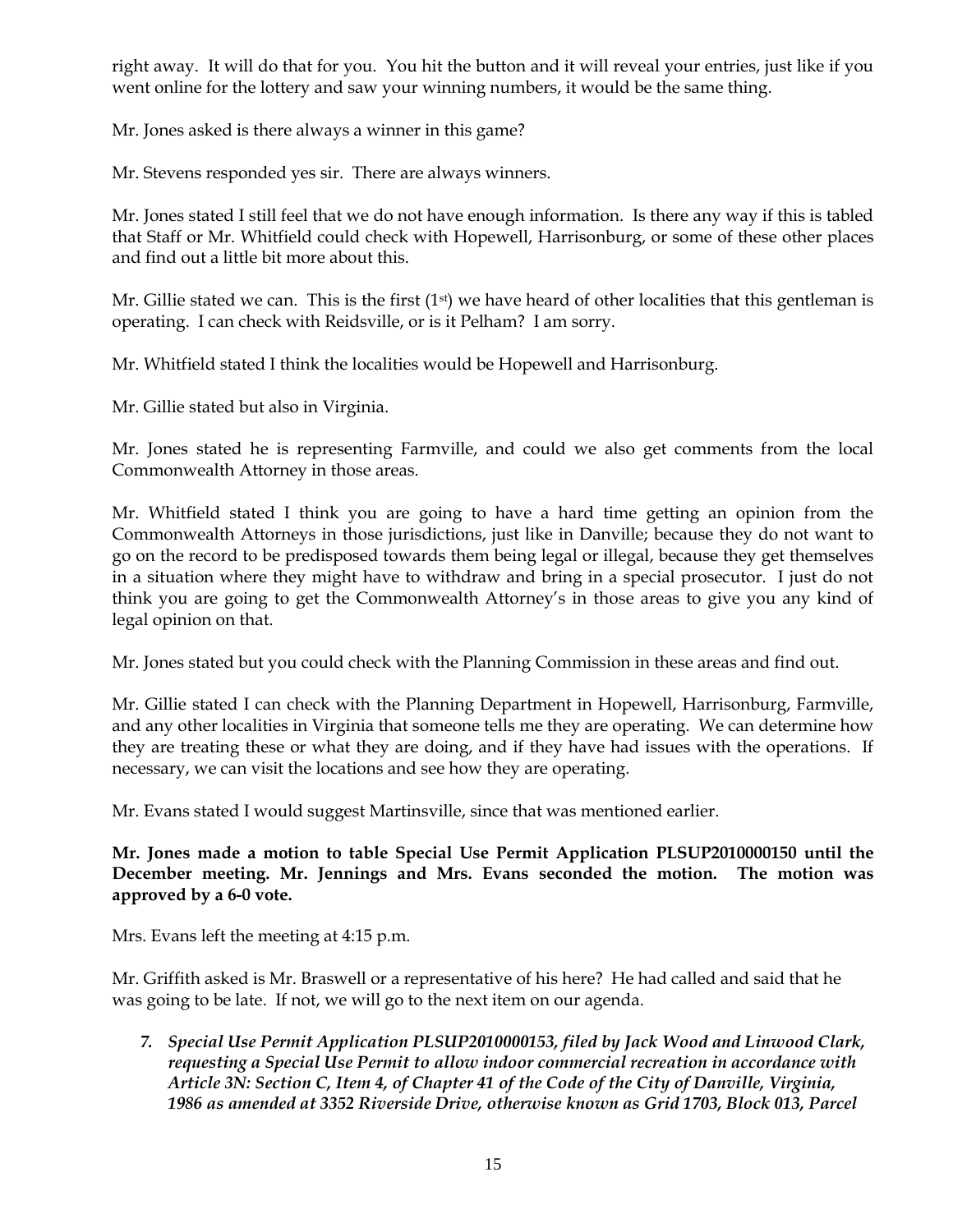### *000002 of the City of Danville, Virginia, Zoning District Map. The applicant is proposing to operate an internet cafe.*

Ms. Blair read the Staff Report. Thirty-nine (39) notices were mailed to surrounding property owners within three hundred (300) feet of the subject property. Five (5) respondents were unopposed to the request; one (1) was opposed to the request.

Open the Public Hearing.

Present on behalf of the request was Mr. Jack Wood, Mr. Linwood Clark, and Mr. Stephen Piepgrass, Attorney. Mr. Wood stated pretty much everything that we went over before would be about the same; however I did want to get a point across. On the North Square Shopping Center, Ms. Blair said that there were sixty (60%) percent in favor, sixty (60%) percent of the population in favor that sent in letters about whether they were for or opposed. In an election that would be a landslide. On the Riverside Shopping Center she has got eighty-three point three-three (83.33%) percent. I think she had only one (1) person opposed. I would like to just get that point across. The public has spoken in an overwhelming majority in favor of our business. The other thing that I would like to get across is that you had some questions with the IIT gentleman about porn. I can tell you that our system has a firewall that is there to prevent that. A very expensive large firewall is there for just that purpose. We spent thousands of dollars to put that type of equipment in to prevent that type of activity. We also have all of the security cameras inside and outside of the stores.

Mr. Scearce asked I am still thinking about how you are going to make a lot of money. Are you anticipating a lot of people coming in to play the sweepstakes?

Mr. Wood responded well we do. We have a lot of customers.

Mr. Scearce stated well it would have to be if it is just a dollar here and there.

Mr. Wood stated we have a lot of overhead too.

Mr. Scearce stated I was concerned with you being able to pay the rent.

Mr. Wood stated we have about thirty (30) employees in North Carolina. We elect to hire a lot of minority people as well. We have actually three (3) minority managers. Two (2) of them are black female managers and one (1) is a white female manager. We have two (2) white male managers in North Carolina.

Mr. Jones stated you know what I am going to do.

Mr. Woods stated I do. That is why I tried to keep this as brief as I could.

Mr. Jones asked what is the address of your establishment in Reidsville? I am going to come down there and look at it.

Mr. Wood responded do you want to go to Wilson, North Carolina?

Mr. Scearce stated he said Reidsville.

Mr. Wood stated I am sorry I did not hear you.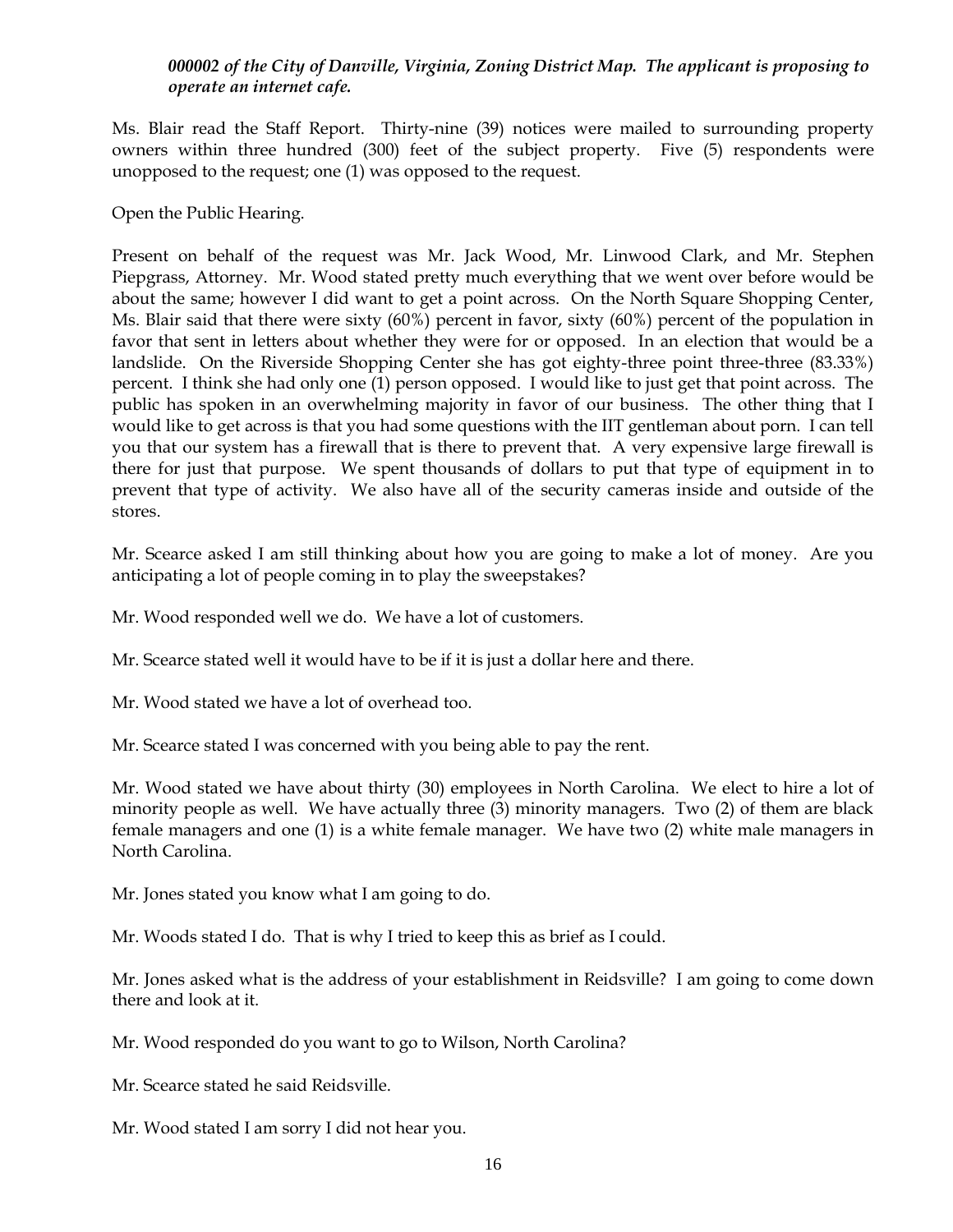Mr. Jones asked do you have one (1) in Reidsville?

Mr. Wood responded no we do not.

Mr. Jones asked is Wilson the closest?

Mr. Wood responded we have one (1) in Wilson. We have one (1) in Hickory. Hickory might be closer for you.

Mr. Griffith asked is there one (1) in Durham?

Mr. Wood responded yes, we have one (1) in Durham. Hickory has a VS-2 system. Durham has a system we may not use here.

Mr. Jones stated I have relatives that live in Durham. I will be going to Durham.

Mr. Wood stated that is ok. We do not have a problem with you going there.

Mr. Jones asked what is the address?

Mr. Wood responded it is on Chapel Hill Boulevard. I cannot remember the exact street address.

Mr. Jones asked what is the name of the establishment?

Mr. Wood responded Fish the Net. If I can make a quick phone call, I can get you the street number.

Mr. Laramore asked did you say the software is different?

Mr. Wood responded it is different.

Mr. Laramore asked is it the same in Hickory?

Mr. Wood responded it is the same in Hickory, Wilson, and Williamston, North Carolina.

Mr. Jones asked what is the one (1) in Wilson?

Mr. Wood responded Wilson is on Forrest Hills Road. I think the address there is 2117, but do not hold me to that. I can get you that information before we leave here today.

Mr. Laramore asked is the name the same?

Mr. Wood responded it is Fish the Net. It is very close to the Wal-Mart, and there is a Dollar General next door to it. It has a great big sign on the road. That is our largest store as far as number of computers. It is a forty-five hundred (4500) square foot store, and I think we have fifty-five (55) computers in there. Hickory has thirty-five hundred (3500) square feet, and forty (40) or so computers.

Mr. Jones asked do you feel these will be open after December 1, 2010?

Mr. Wood responded we feel strongly that we will be.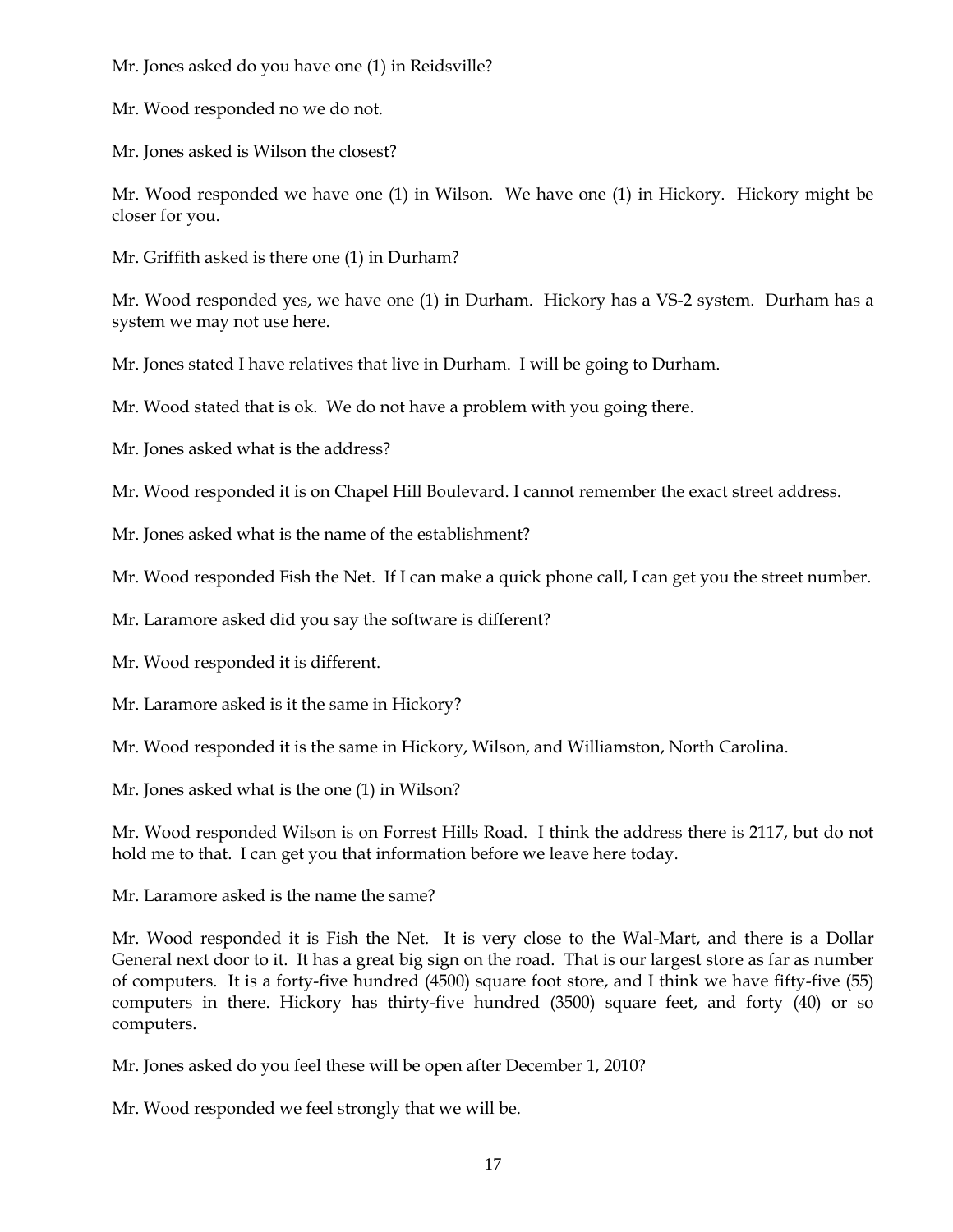Mr. Piepgrass stated I would like to address some of the questions that have came up about the North Carolina verses Virginia, and why folks are looking at locating here. Last year the General Assembly passed a new section of the Code, Section 18.2-325. That Code now reads any lawful game, contest, lottery scheme, or promotional offering may be conducted following the requirements are met: one (1), there is an available method of free entry to all participants wishing to enter the contest without purchase, two (2), there is an equal opportunity to play and equal odds of winning for all purchase of entry regardless of whether they are free or paying customers. There are sort of requirements for written disclosures. That exception in the Code is now law in Virginia, and that is why folks are coming in here. The Attorney General, on July 30, 2010, issued an opinion. I am not sure if you all have seen a copy of that opinion. He issued a later opinion, and I think that was distributed at least to us. In that one (1), the scenario he was giving was a business that engages in the sale of internet and computer time. Consumers who purchase time on the computers use those computers for internet access and various software programs. Business also provides office support services including fax and copier services. It is the same business as what our folks are using. When they purchase internet time, they receive entries for prizes; and it discusses how those prizes are issued. It is the same model that Fish the Net uses. The Attorney General concludes that model fits with the Code Section, so it is ok. The later opinion where they are buying phone cards and throwing them on the floor is a different situation. Even though they are being handed phone cards, everyone knows what they are paying to enter a game of chance.

Mr. Scearce asked when you go to McDonalds and enter their sweepstakes, do you have to be eighteen (18)?

Mr. Piepgrass responded no.

Mr. Scearce asked why do you have to be eighteen (18) to enter these?

Mr. Piepgrass responded I think that is just the decision that they made in terms of the atmosphere that they wanted in their store.

Mr. Scearce stated he is doing it to. I was just wondering if that was something across the board.

Mr. Piepgrass stated I cannot speak for what others do.

Mr. Scearce asked is there nothing in the law?

Mr. Piepgrass responded there is nothing in the law that says that is a requirement.

Mr. Griffith stated everyone that has been before us has had a minimum age of eighteen (18).

Mr. Piepgrass stated I think that was the concern of the Planning Department in comparing it to adult establishments. Obviously this is a far cry from the adult bookstores or adult cabarets that are discussed there. They are apples and oranges in our opinion.

Mr. Jennings asked did you say that was in accordance with Section 18.2-325?

Mr. Piepgrass responded 18.2-325.1.

Mr. Wood stated I would like to say something about the IIT software as well as ours. Their software and the software that we use are probably the two (2) top of the line of the ones that are out there. We have experience with other software. We have one (1) in Durham. We are not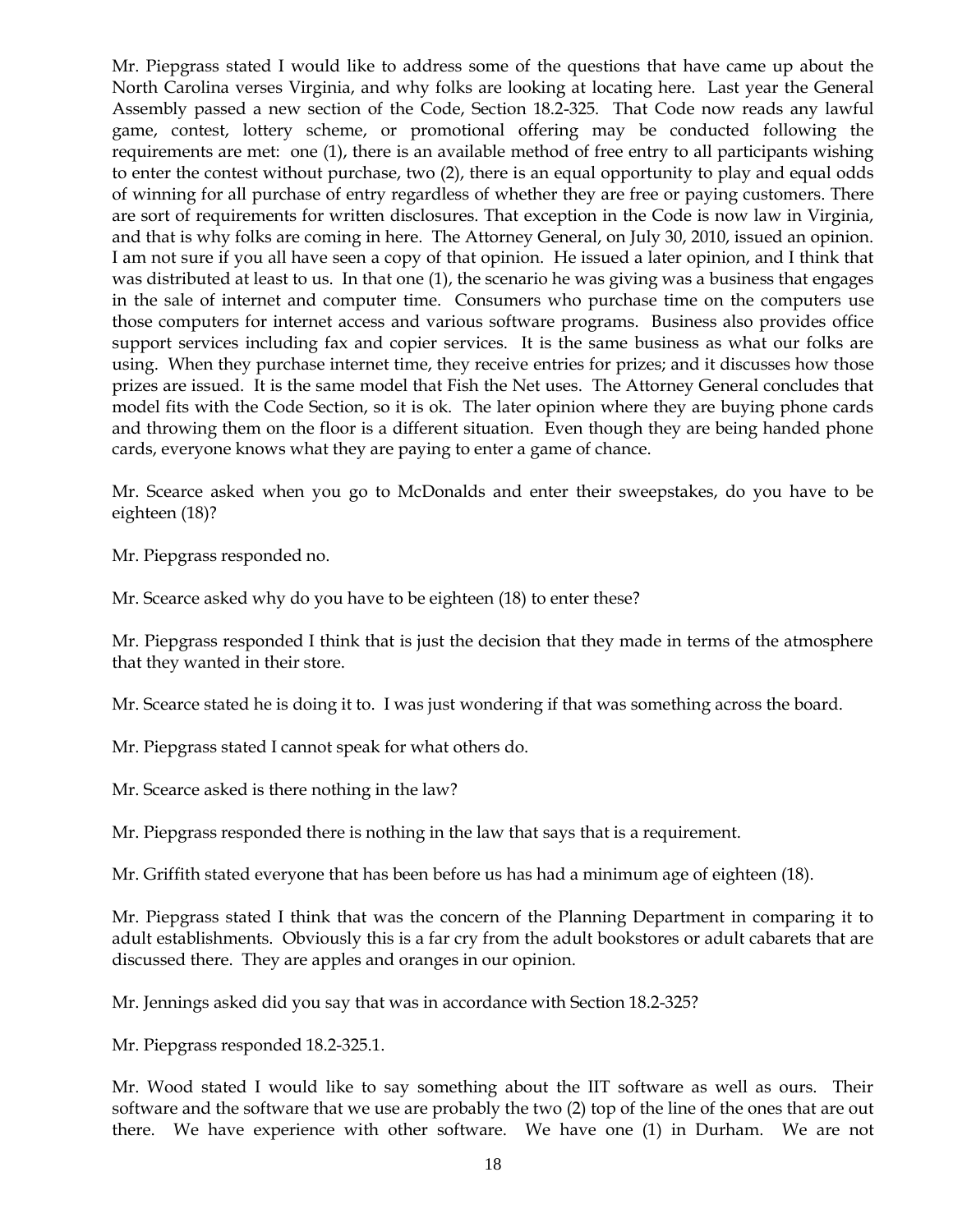particularly happy with that one (1). That is why we are not looking at bringing that to Virginia. The VS-2 is technologically advanced, and I think IIT is more so than the other software out there. It is not that I would not mind being the only store in town, but they do have a quality product as well.

Close the Public Hearing.

**Mr. Jones made a motion to table Special Use Permit Application PLSUP2010000153 until the December meeting. Mr. Jennings seconded the motion. The motion was approved by a 5-0 vote (Mrs. Evans was absent).** 

*6. Special Use Permit Application PLSUP2010000151, filed by Anthony Braswell, requesting a Special Use Permit to allow indoor commercial recreation in accordance with Article 3M: Section C, Item 4, of Chapter 41 of the Code of the City of Danville, Virginia, 1986 as amended at 1155 Piney Forest Road, Suite D, otherwise known as Grid 1808, Block 011, Parcel 000037 of the City of Danville, Virginia, Zoning District Map. The applicant is proposing to operate an internet cafe.*

Ms. Blair read the Staff Report. Twenty-one (21) notices were mailed to surrounding property owners within three hundred (300) feet of the subject property. Seven (7) respondents were unopposed to the request; zero (0) were opposed to the request.

Open the Public Hearing.

Present on behalf of the request was Mr. Anthony Braswell. Mr. Braswell stated I apologize for not getting back with you. I also run a couple other sweepstakes businesses in Charlotte, North Carolina; and I am very busy lately. That is not an excuse. I was actually last minute getting here, but I am here. Our business in Charlotte, we are using a system known as Gateway, which is the most popular gaming system in Charlotte, North Carolina. It is standard in the successful sweepstakes businesses that are there. We do not use the phone cards. We actually use internet time. They can come in, and not pay anything at all. We have free internet time that is given to the customers, and they can use that time to try and have the same odds as a person coming in and actually applying money to their account for the same opportunity to win the sweepstakes. We are at South Lane Business Center, 3039 South Boulevard Charlotte, North Carolina. We have about eight (8) surveillance cameras. Three (3) of them at the front door, one (1) watching the parking lot, one (1) watching the door, and one (1) watching the far left sidewalk of the building. A customer trying to come into the business would either push the doorbell, and the attendant will see them. We have one (1) person to let people in, and to see if the customers need something to drink or refreshments. The other person is behind the counter to address the money situation. At night from seven o'clock (7:00) until, we have an armed guard inside the business. They walk the customers to their cars, and generally they make sure nothing goes on inside. None of my businesses have ever had an incident. I am fortunate for that. I actually tried to talk to the Major, but I was not able to get in touch with him. I left a couple of messages, but I have not gotten a response. If there are any questions, I would be happy to answer them to the best of my ability.

Mr. Jones asked 3039, what was the street?

Mr. Braswell responded South Boulevard. It is Suite B.

Mr. Jennings asked how long have you been operating?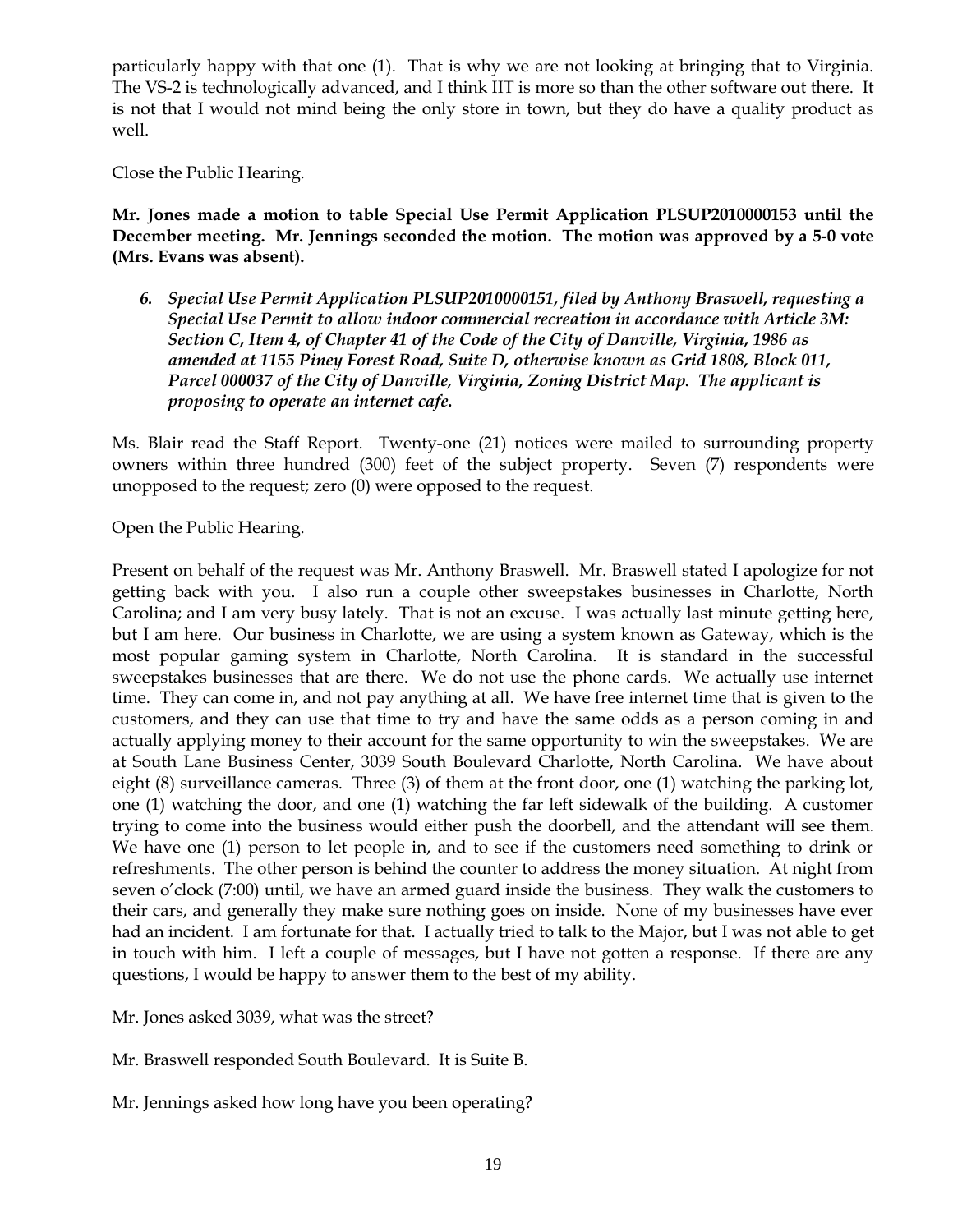Mr. Braswell responded for about eight (8) months.

Mr. Jennings asked how many do you have in operation?

Mr. Braswell responded two (2).

Mr. Laramore asked are both in North Carolina?

Mr. Braswell responded yes, both of them are in Charlotte.

Mr. Jones asked do you expect to be open after December 1st?

Mr. Braswell responded I would like to. I have heard both ways. I have not seen it in writing yet. From my understanding, as of December 1, 2010 they will not be at this point. A couple people who are in charge of the gaming systems say they have had attorneys spoke about IIT. They supposedly have a waiver to go an additional year. I have not seen it in writing, so I do not know. Once I see it in writing, I will go from there.

Mr. Laramore stated essentially your method of the gaming part of it is not different. It is similar to the sweepstakes and things.

Mr. Braswell stated we operate as a business center. We have fax, copy, you can just come in there and play the internet, and you can actually have solitary games. I am pretty straight forward. Generally people coming in there are not coming to use the copy machine.

Mr. Laramore stated you have a buzzer on your door.

Mr. Braswell stated they are allowed there. We have an age requirement also. We use eighteen (18) and above. You do not want someone underage to come in and play without permission. That is basically the concept behind that. We would love to come to the City of Danville and be allowed to operate in Danville. I am aware of some outside of the City limits. They are already operating in Martinsville, and some in the County. I do not know the addresses. It is information people with the games tell us. I would not be able to come with the same gaming system as someone else. I do actually know that system, because it is not popular in Charlotte. You cannot have more than one (1) gaming system. They do not operate like that. I have just a couple of other things to mention. We have two (\$2,000,000,000) million dollar bonding insurance. When the business starts up, we will start with two (2) shifts and then eventually we would like to run twenty-four, seven (24/7). There will be two (2) shifts with two (2) employees, so you are looking at about six (6) employees.

Mr. Jones asked is the one (1) in Charlotte open twenty-four (24) hours a day?

Mr. Braswell responded except for Sunday. It is open twenty-four (24) hours during the week, and on Sunday's it is open late. Actually on Saturday night around five (5:00) a.m. it shuts down. It is open until two o'clock (2:00) on Sundays.

Mr. Laramore stated you indicated that this facility would be a membership.

Mr. Braswell stated the first  $(1<sup>st</sup>)$  time they come in they have to fill out a registration form. From there, if they come in at a certain time at night, depending on the person that is working, if they do not know the person, they do not have to let them in. If you have a membership card, you are allowed to come in after a certain time at night. Generally it is after eleven o'clock (11:00).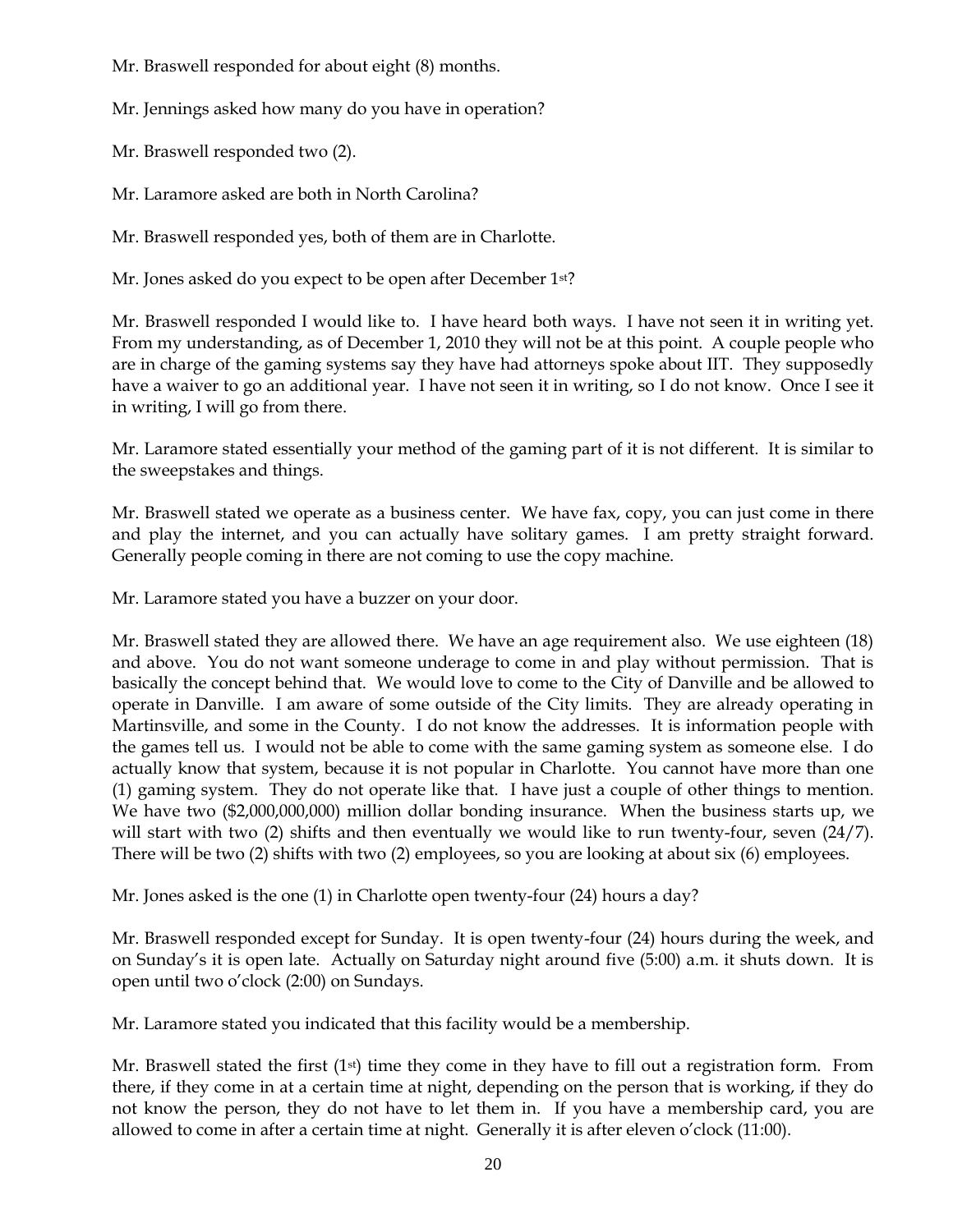Mr. Laramore asked what is the membership fee?

Mr. Braswell responded there is no membership fee. It is free. It is just the fact of you being a known customer. The likely hood of you being a member is just added security. That is the reason for the membership. That is not to say that the person with a membership would not do anything. That is not true.

Mr. Griffith asked so basically it is just a registration card or ID card showing that you have been there before?

Mr. Braswell responded correct.

Mr. Jones asked based on your software, the only way you make money is if I buy time on your computer?

Mr. Braswell responded you can be given time. You can get a dollar or so free entry. You can play a dollar the same way if I came in and spent one hundred dollars (\$100), so actually you do not have to buy anything.

Mr. Jones stated I am worried about you making money though.

Mr. Braswell stated the payoffs are the payoffs. Our system has a ninety-four (94%) percent payback to the customer, so in a sense if you give a dollar, ninety-three (.93) cents goes back to the people playing. Our money comes from that ten (10%) percent. That ten (10%) percent would be a split between the people who own the system and the company. To actually be a successful sweepstakes, you have to bring in a certain amount of revenue every couple of days to make a profit. That is the difference between the ones who will succeed and the ones who do not. A lot of people have tried a sweepstakes business, but they do not all succeed; because for one (1) the games are not up to technology as far as the graphics. People like certain games. On one (1) street there may be ten (10) within a four (4) mile radius. You have ones that make it and ones that come in and shut down within a couple weeks. You have to have the proper game. You have to know what people like and what they are used to. If you are coming in with something new and you are trying to introduce it to a new market, it would be a little different.

Close the Public Hearing.

**Mr. Jones made a motion to table Special Use Permit Application PLSUP2010000151. Mr. Jennings seconded the motion. The motion was approved by a 4-0-1 vote (Mr. Scearce Abstained and Mrs. Evans was absent).** 

Mr. Whitfield stated just for the record since everybody is still here, that next meeting is December 13, 2010.

### **II. MINUTES**

**Mr. Laramore made a motion to approve the minutes from the October 11, 2010 meeting. Mr. Jones seconded the motion. The minutes were approved by a 5-0 vote (Mrs. Evans was absent).**

### **IV. OTHER BUSINESS**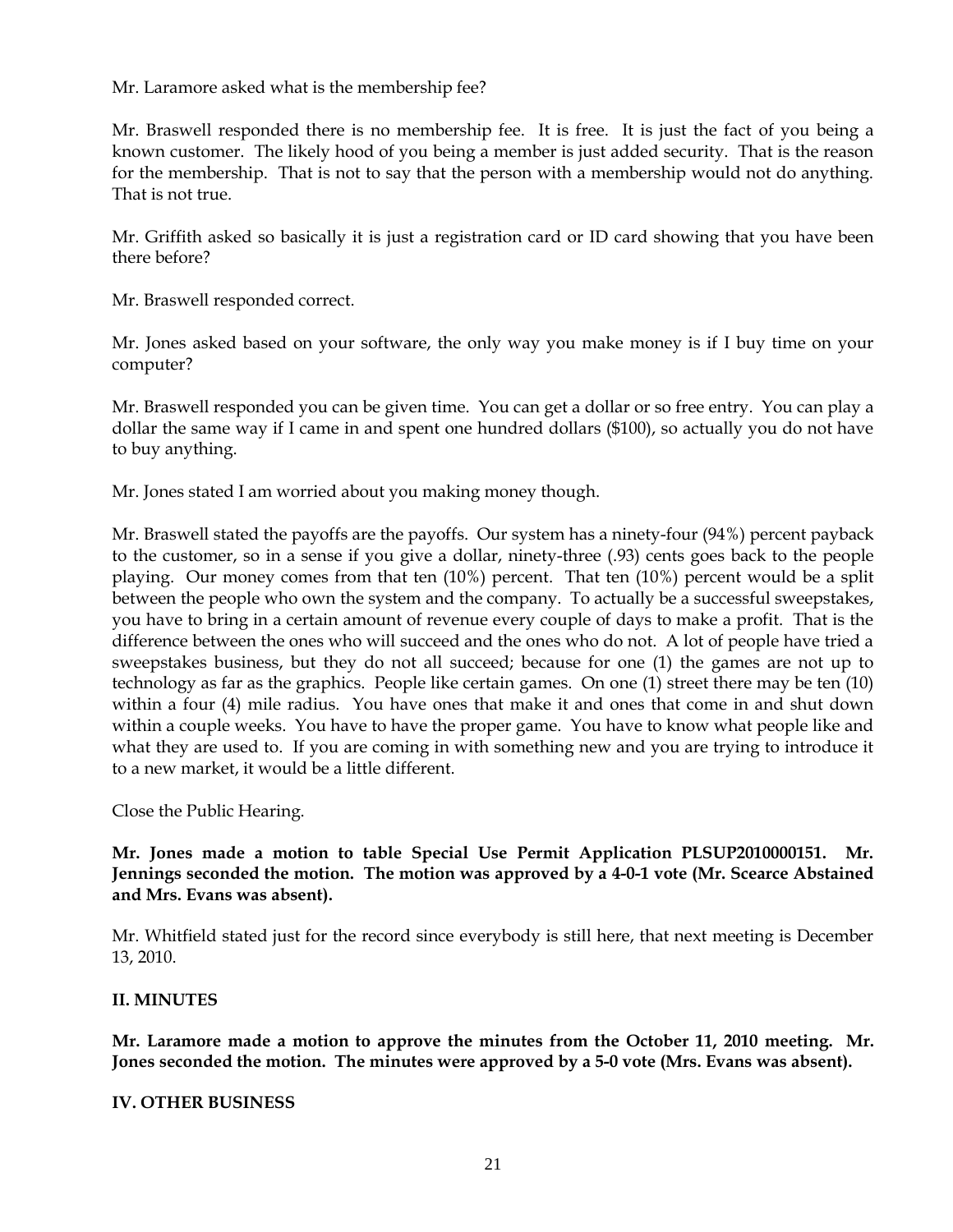Mr. Griffith stated there was a request made at the Board of Zoning Appeals meeting to consider amending the Sign Ordinance for ground signs as it relates to the Central Business Districts and Tobacco Warehouse Districts to allow for signs under the City's maximum of seventy-five (75) square feet on parcels of property that front on a four (4) lane divided highway where the speed limit is at least thirty-five (35) mph for safety. This motion was seconded and approved on a 4-0 vote to forward this to the Planning Commission and to Council.

Mr. Gillie stated it was forwarded to the Planning Commission if you wish to consider it. It is up to Planning Commission as to whether you choose to consider it or not. You can deny the consideration and it goes back to the Board of Zoning Appeals stating that Planning Commission did not feel it was necessary to hear or you can recommend that Staff advertise it for public hearing. It is your choice.

Mr. Griffith stated on this we can, as Kenny said, ask Staff to call for a public hearing and make a recommendation on this or we can send it back to the Board of Zoning Appeals, or deny it all together I guess.

Mr. Gillie stated you can send it back to the Board of Zoning Appeals saying it is not necessary, you can advertise it for public hearing, and go that route, then send it to City Council. One way or another, you do not have to. It is just a recommendation from the Board of Zoning Appeals.

Mr. Griffith asked has Staff done any work on this or made any recommendation?

Mr. Gillie responded Staff has reviewed it. At this point, Staff is not in favor of the modification. We had recommended denial of the variance. The Board tabled that request to have Planning Commission possibly consider it. I can tell you at this point, Staff's recommendation to Planning Commission if it is held for public hearing, will be a recommendation for denial.

Mr. Griffith asked how many? I mean this looks pretty specific. Is this just for a piece of property?

Mr. Gillie responded there are very few pieces of property that this would apply to. Off the top of my head, again we have not gone through and ran all of the numbers, I can think of maybe three (3).

Mr. Griffith stated it looked like it was rather specific as far as the size and where it was.

Mr. Gillie stated it has to front on a four (4) lane divided highway with the speed limit, and everything else. Yes, it was very specific.

Mr. Griffith stated in one (1) of two (2) districts.

Mr. Gillie stated we have very few streets in that area, that are four (4) lane, thirty-five (35) mph. Yes, it was extremely specific. That is one (1) of the reasons Staff is opposed to it. In our opinion, it almost grants special privilege to one (1) or two (2), maybe three (3) property owners that are not afforded to everybody else in the district. We do not feel that it balances out.

Mr. Scearce asked was the vote from the Board of Zoning Appeals unanimous?

Mr. Griffith responded no, it was a 4-0 vote.

Mr. Whitfield stated it was unanimous.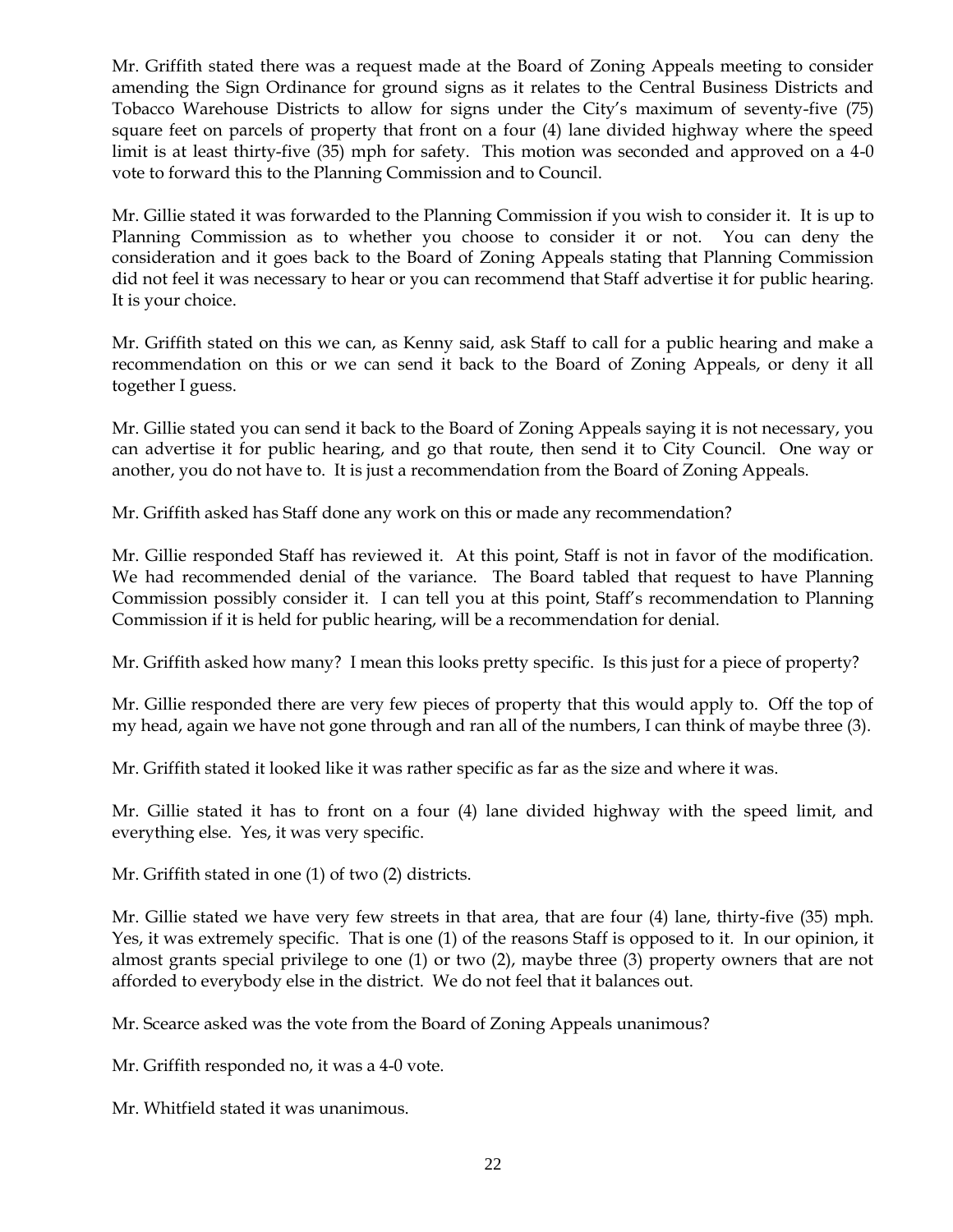Mr. Griffith asked of those who were there, right?

Mr. Whitfield responded right.

Mr. Griffith stated of those who were there, there are more than four (4) people on the Board of Zoning Appeals.

Mr. Gillie stated we currently have five (5). There are two (2) vacancies on the Board.

Mr. Scearce stated evidently they must feel pretty strongly.

Mr. Gillie stated that is hard to say. Council asks, well what did Planning Commission think? I hate to answer why anyone thought anything. They had a case presented to them. They could see the merits, but it did not meet the statutory requirements for them, in our opinion, to grant a variance. They were sending it over to maybe look at a Code change to allow them to do what they were asking for. Again, from a Staff's perspective, it is specific to one (1) property owner. When you look at, I do not want to say spot zoning, but when you look at the premise of that type of thing, you give one (1) owner privileges that everyone else does not have. Based on the number of properties in the Central Business Districts and the Tobacco Warehouse Districts, you are giving maybe three (3), and again we have not run all of the numbers, so I am just speculating on that at best. To us, that was a little too specific, and it gave somebody something that the others do not have. We try to be as fair and equitable across the board as possible, so we were not in favor of the way it was worded.

Mr. Griffith asked what size signs are allowed in this particular district now, or these two (2), the Central Business and Tobacco Warehouse?

Mr. Gillie stated in the Central Business District, it is a sixteen (16) square foot sign and twenty-four (24) in Tobacco Warehouse District. Ms. Blair is the expert on signs. This would quadruple it basically.

Mr. Griffith stated so a four by four (4x4) foot sign or a four by five (4x5) foot sign.

Mr. Gillie stated on seventy-five (75) square feet, it would be eight by nine (8x9) with a height difference. It changes the signs for a few properties within that district.

Mr. Scearce asked what is the difference between the square footage of what it is now?

Mr. Gillie responded it is sixteen (16) now in the Central Business District. It will go to seventy-five (75), so you are looking at quadrupling it for a few properties. In the Tobacco Warehouse District it is twenty-four (24), so you are looking at three (3), or four (4) times what it is.

Mr. Griffith stated three (3) times the size.

Mr. Jones asked does this have to come through our Commission?

Mr. Gillie responded it does not have to. It is recommended from the Board to send it to you. It is up to you as to whether you decide to advertise it for a public hearing. In this open discussion, you can say no, we do not feel that change is necessary. You can refuse to hear it, or you can advertise it, we can hold the public hearing, and then a recommendation is made to City Council either up or down.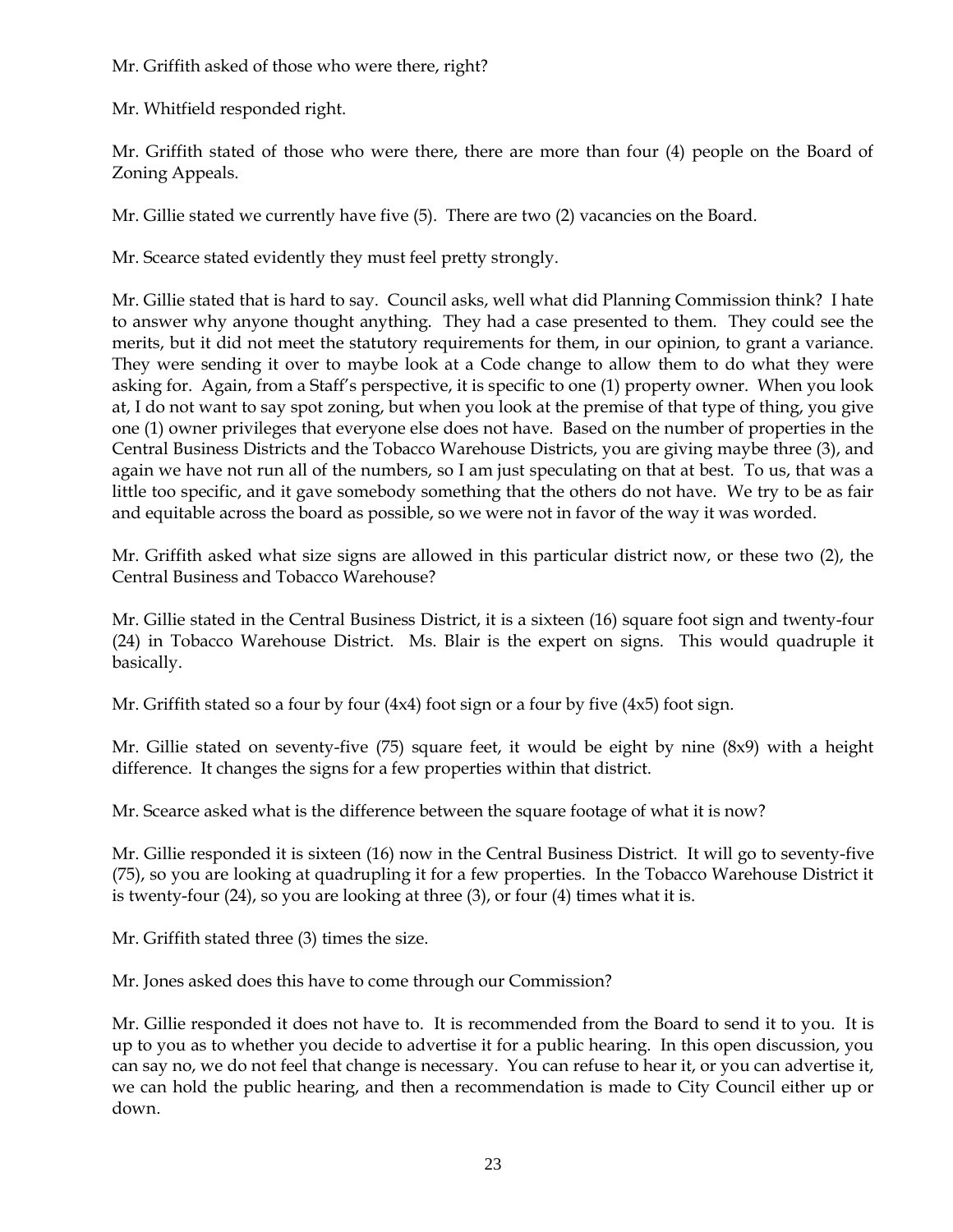Mr. Griffith stated what has happened to transpire this that there was a request made to the Planning Commission and City Council from the Board of Zoning Appeals to amend the Sign Ordinance.

Mr. Jones asked if we do nothing, does it go to City Council?

Mr. Gillie responded no. It just goes back to the Board of Zoning Appeals that Planning Commission did not think that it was necessary, and that is it.

Mr. Jennings asked so if they do not act on it, it dies?

Mr. Gillie responded the Board will have to act on the merits of the case as it stands now.

Mr. Griffith stated they are asking us to change the City's Sign Ordinance.

Mr. Laramore stated and that will just affect a few properties.

Mr. Griffith asked and this is for ground signs?

Mr. Gillie responded yes.

Mr. Griffith stated so, that would not be anything on a building. We are looking at a seventy-five (75) square foot sign that would be sitting on the ground in the front or the side of a building.

Mr. Gillie stated only on a four (4) lane highway.

Mr. Griffith stated only on a four (4) lane highway where the speed limit is thirty-five (35).

Mr. Gillie stated yes.

Mr. Griffith stated where it snowed Tuesday or whatever all of the requirements are. It would be a seventy-five (75) square foot sign. It would not be anything on the side of the building.

Mr. Gillie stated a seventy-five (75) square foot sign with additional height only on the ground. It would not affect wall signage.

Mr. Griffith asked is there a setback on these now? I was just thinking about the size of it as far as obstruction of view at intersections.

Ms. Blair responded the current setback for CB-C District is five (5) feet. It is five (5) feet from the right-of-way. A sixteen (16) square foot sign, ten (10) feet high, and five (5) feet from the right-ofway.

Mr. Griffith stated so you could have an eight by nine (8x9) foot sign, I do not know how far the right-of-way goes back from the center line to various pieces of property, within five (5) feet from that.

Mr. Gillie stated the right-of-way is usually about a one-half (½) foot from the sidewalk. You are looking at about five and a half  $(5 \frac{1}{2})$  feet from the edge of the sidewalk, then have a seventy-five (75) square foot ground sign. They are proposing even higher than ten (10) feet.